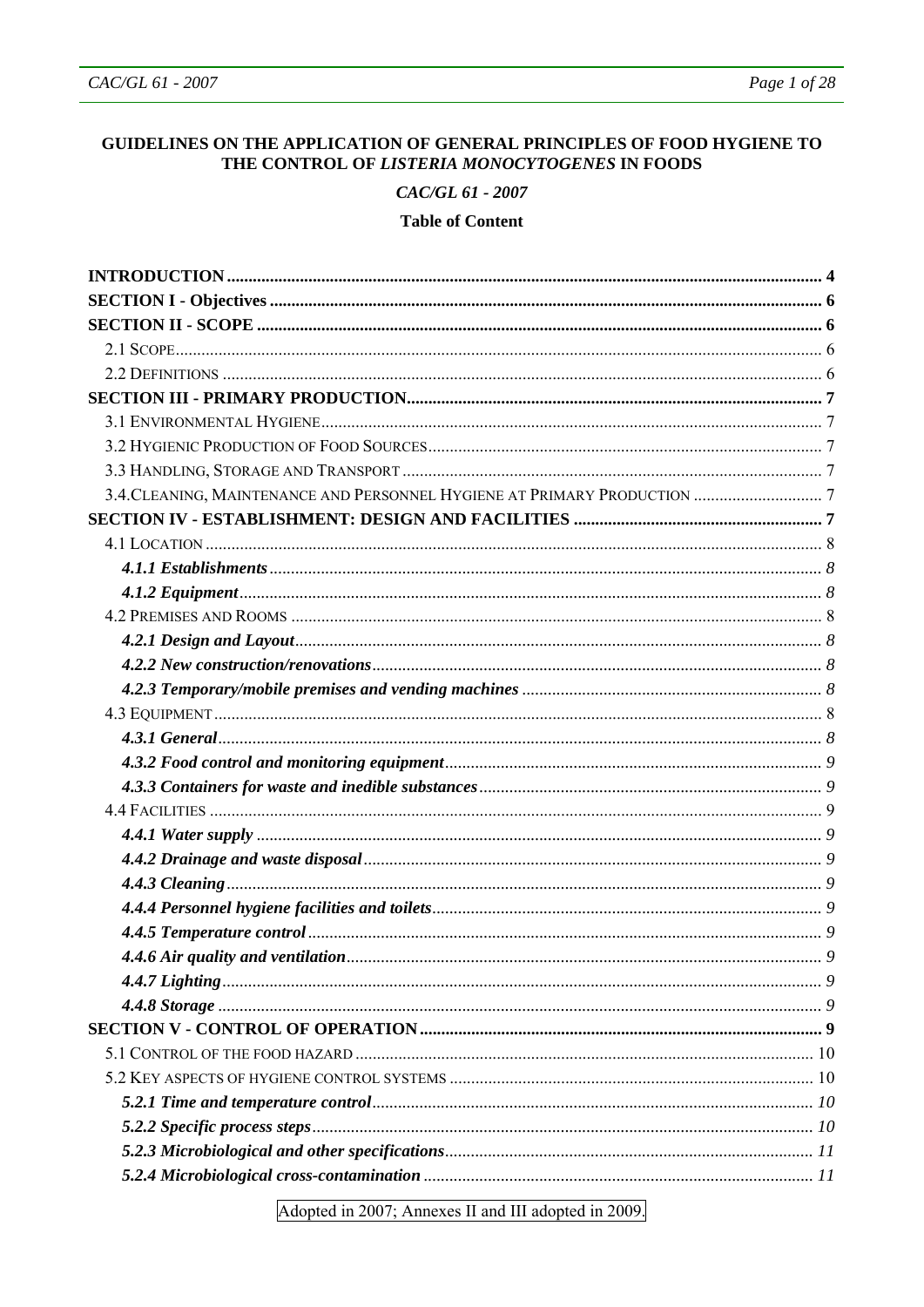| 5.9 MONITORING OF EFFECTIVENESS OF CONTROL MEASURES FOR L. MONOCYTOGENES  12 |  |
|------------------------------------------------------------------------------|--|
|                                                                              |  |
|                                                                              |  |
|                                                                              |  |
|                                                                              |  |
|                                                                              |  |
|                                                                              |  |
|                                                                              |  |
|                                                                              |  |
|                                                                              |  |
|                                                                              |  |
|                                                                              |  |
|                                                                              |  |
|                                                                              |  |
|                                                                              |  |
|                                                                              |  |
|                                                                              |  |
|                                                                              |  |
|                                                                              |  |
|                                                                              |  |
|                                                                              |  |
|                                                                              |  |
|                                                                              |  |
|                                                                              |  |
| <b>SECTION IX - PRODUCT INFORMATION AND CONSUMER AWARENESS 16</b>            |  |
|                                                                              |  |
|                                                                              |  |
|                                                                              |  |
|                                                                              |  |
|                                                                              |  |
|                                                                              |  |
|                                                                              |  |
|                                                                              |  |
|                                                                              |  |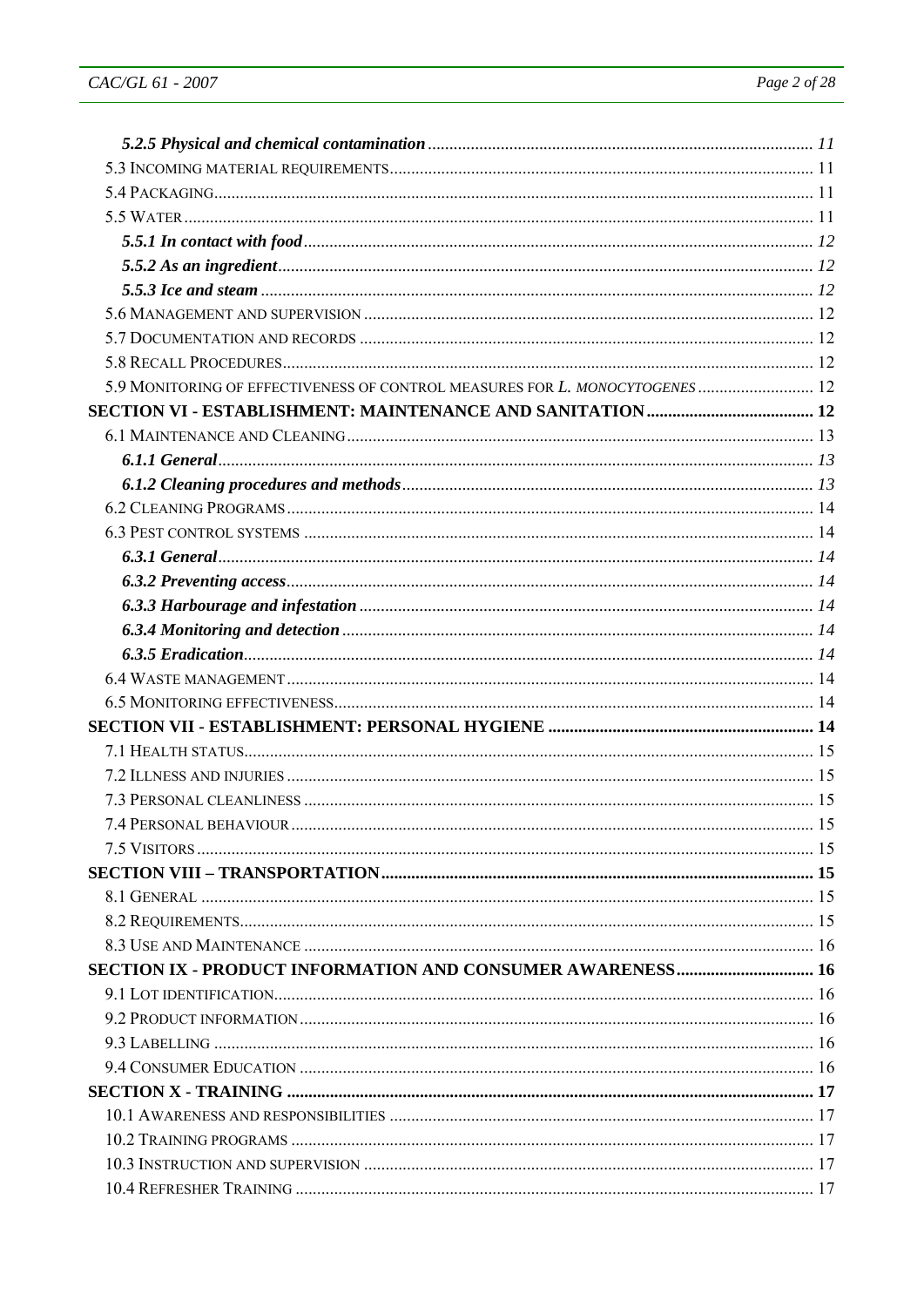**ANNEX I: RECOMMENDATIONS FOR AN ENVIRONMENTAL MONITORING PROGRAM FOR**  *LISTERIA MONOCYTOGENES* **IN PROCESSING AREAS..................................................................................... 18 ANNEX II: MICROBIOLOGICAL CRITERIA FOR** *LISTERIA MONOCYTOGENES* **IN READY-TO-EAT FOODS 21** 

**ANNEX III: RECOMMENDATIONS FOR THE USE OF MICROBIOLOGICAL TESTING FOR ENVIRONMENTAL MONITORING AND PROCESS CONTROL VERIFICATION BY COMPETENT AUTHORITIES AS A MEANS OF VERIFYING THE EFFECTIVENESS OF HACCP AND PREREQUISITE PROGRAMS FOR CONTROL OF** *LISTERIA MONOCYTOGENES* **IN READY-TO-EAT FOODS 27**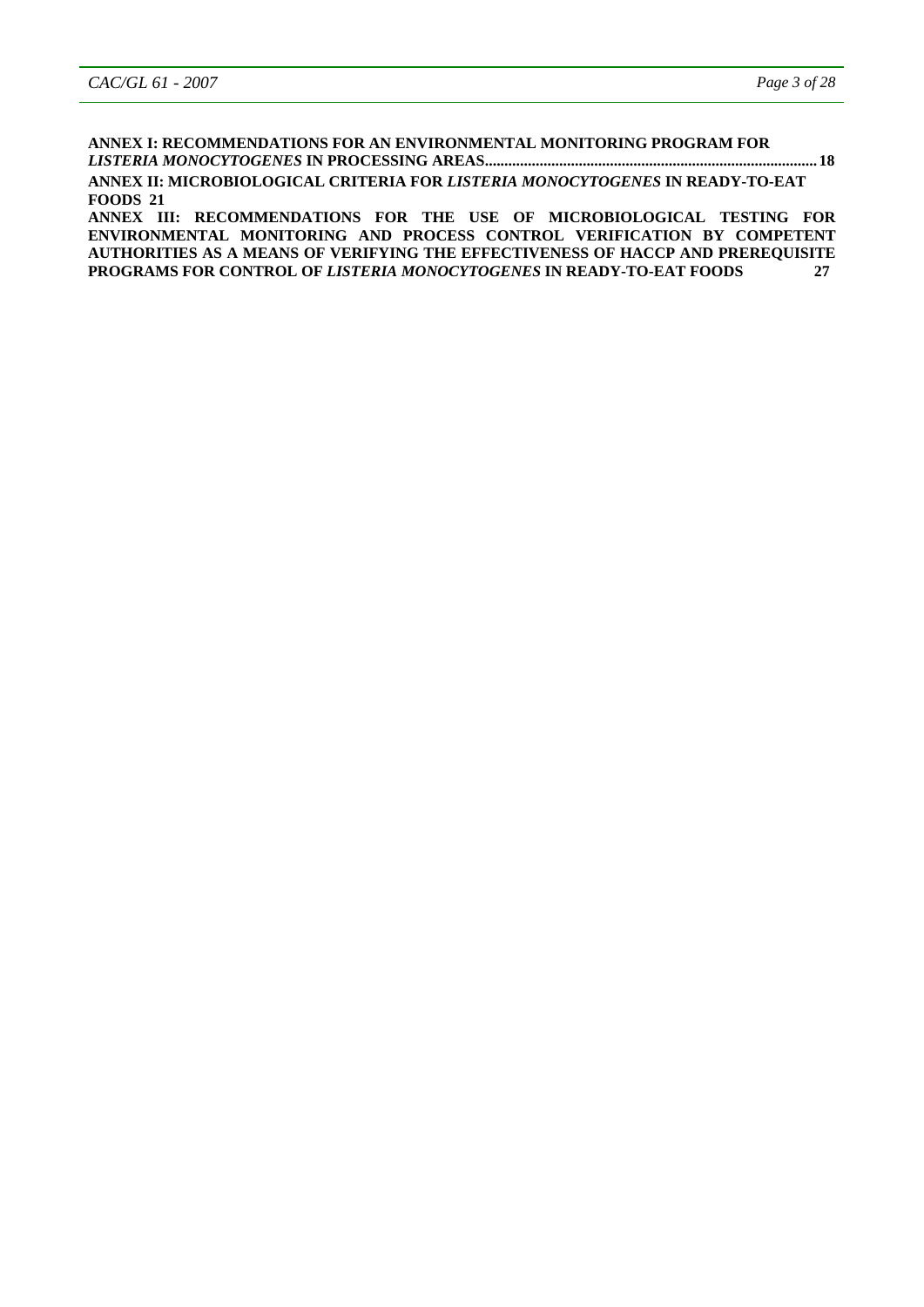## **INTRODUCTION**

*Listeria (L.) monocytogenes* is a Gram-positive bacterium that occurs widely in both agricultural (soil, vegetation, silage, faecal material, sewage, water), aquacultural, and food processing environments. *L. monocytogenes* is a transitory resident of the intestinal tract in humans, with 2 to 10% of the general population being carriers of the microorganism without any apparent health consequences.<sup>1</sup> In comparison to other non-spore forming, foodborne pathogenic bacteria (e.g., *Salmonella* spp., enterohemorrhagic *Escherichia coli*), *L. monocytogenes* is resistant to various environmental conditions such as high salt or acidity. *L. monocytogenes* grows at low oxygen conditions and refrigeration temperatures, and survives for long periods in the environment, on foods, in the processing plant, and in the household refrigerator. Although frequently present in raw foods of both plant and animal origin, sporadic cases or outbreaks of listeriosis are generally associated with ready-to-eat, refrigerated foods, and often involves the postprocessing recontamination of cooked foods.

*L. monocytogenes* has been isolated from foods such as raw vegetables, raw and pasteurised fluid milk, cheeses (particularly soft-ripened varieties), ice cream, butter, fermented raw-meat sausages, raw and cooked poultry, raw and processed meats (all types) and raw, preserved and smoked fish. Even when *L. monocytogenes* is initially present at a low level in a contaminated food, the microorganism may multiply during storage in foods that support growth, even at refrigeration temperatures.

*L. monocytogenes* causes invasive listeriosis wherein the microorganism penetrates the lining of the gastrointestinal tract and then establishes infections in normally sterile sites within the body. The likelihood that *L. monocytogenes* can establish a systemic infection is dependent on a number of factors, including the number of microorganisms consumed, host susceptibility, and virulence of the specific isolate ingested. Almost all strains of *L. monocytogenes* appear to be pathogenic though their virulence, as defined in animal studies, varies substantially. Listeriosis is an infection that most often affects individuals experiencing immunosuppression including individuals with chronic disease (e.g., cancer, diabetes, malnutrition, AIDS), foetuses or neonates (assumed to be infected *in utero*), the elderly and individuals being treated with immunosuppressive drugs (e.g., transplant patients). The bacterium most often affects the pregnant uterus, the central nervous system or the bloodstream. Manifestations of listeriosis include but are not limited to bacteremia, septicaemia, meningitis, encephalitis, miscarriage, neonatal disease, premature birth, and stillbirth. Incubation periods prior to individuals becoming symptomatic can be from a few days up to three months. *L. monocytogenes* can also cause mild febrile gastro-enteritis in otherwise healthy individuals. The public health significance of this type of listeriosis appears to be much lower than that of invasive listeriosis.

Available epidemiological data show invasive listeriosis occurs both as sporadic cases and outbreaks, with the former accounting for the majority of cases. Invasive listeriosis is a relatively rare, but often severe disease with incidences typically of 3 to 8 cases per 1,000,000 individuals and fatality rates of 20 to 30% among hospitalised patients.<sup>2</sup> During recent years, the incidence of listeriosis in most countries has remained constant, with a number of countries reporting declines in the incidence of disease. These reductions likely reflect the efforts in those countries by industry and governments (a) to implement Good Hygienic Practice (GHP) and apply HACCP to reduce the frequency and extent of *L. monocytogenes* in ready-to-eat foods, (b) to improve the integrity of the cold chain through processing, distribution, retail and the home to reduce the incidence of temperature abuse conditions that foster the growth of *L. monocytogenes*, and (c) to enhance risk communication, particularly for consumers at increased risk of listeriosis. However, further actions are needed to achieve continuous improvement of public health by lowering the incidence of human foodborne listeriosis worldwide. Periodically transitory increases in incidence have been noted in several countries. These have been associated typically with foodborne outbreaks attributable to specific foods, often from specific manufacturers. In such cases, the incidence of listeriosis returned to prior baseline values after the causative food was removed from the market, and consumers received effective public health information pertaining to appropriate food choices and handling practices.

 $\frac{1}{1}$  FAO (2000): Joint FAO/WHO Expert Consultation on Risk Assessment of Microbiological Hazards in Foods. FAO, Food and Nutrition Paper No. 71.

FAO and WHO (2001): Joint FAO/WHO Expert Consultation on Risk Assessment of Microbiological Hazards in Foods: Risk characterisation of Salmonella spp. in eggs and broiler chickens and *L. monocytogenes* in readyto-eat foods. FAO, Food and Nutrition Paper No.72.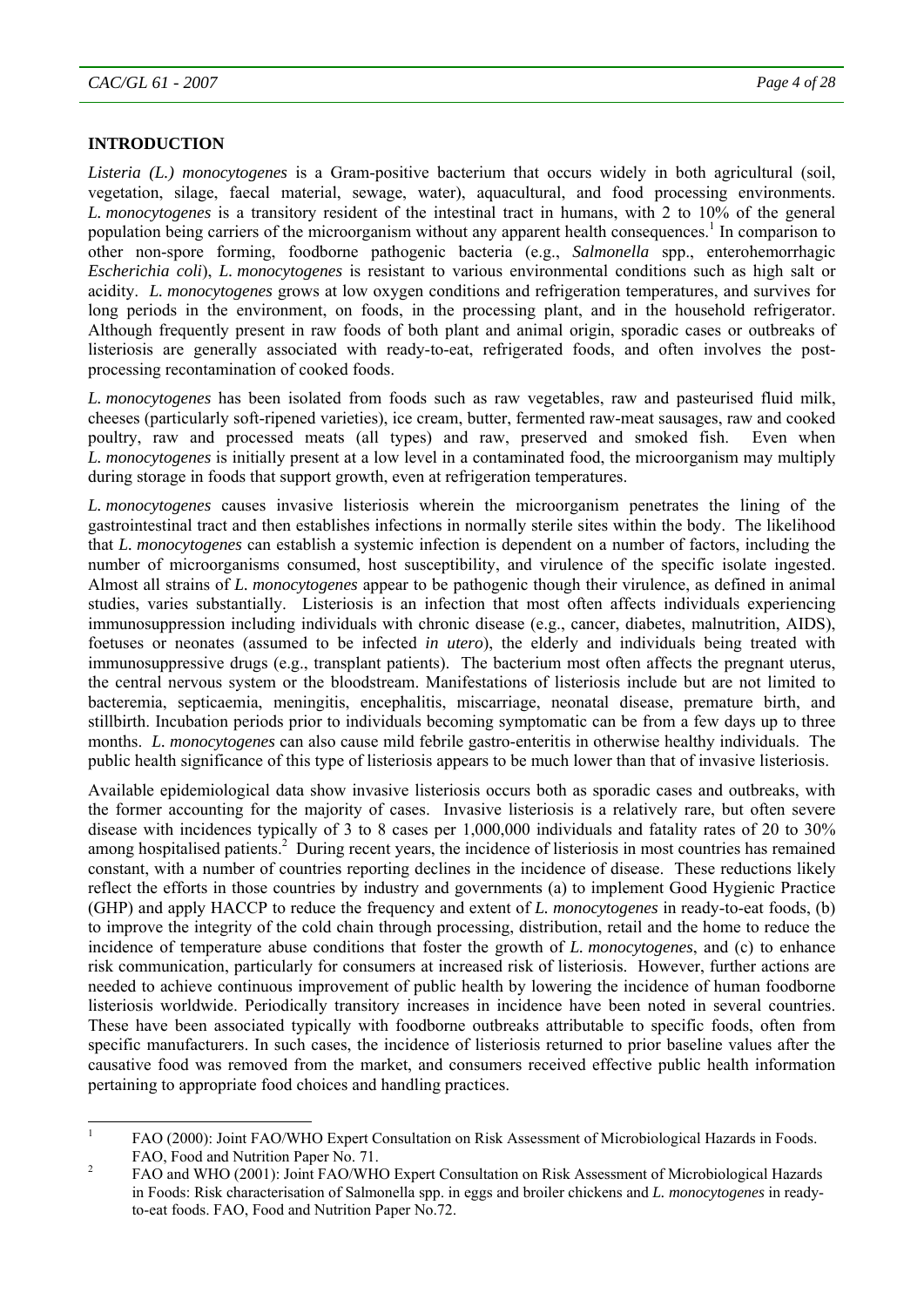Listeriosis has been recognised as a human disease since the 1930's, however, it was not until the 1980's, when there were several large outbreaks in North America and Europe, that the role that foods play in the transmission of the disease was fully recognised. Foods are now considered to be the major vehicle for *L. monocytogenes*. A variety of specific foods have been implicated in outbreaks and sporadic cases of listeriosis (e.g., processed meats, soft cheeses, smoked fish, butter, milk, coleslaw). The foods associated with listeriosis have been overwhelmingly ready-to-eat products that are typically held for extended periods at refrigeration or chill temperatures.

The large number of ready-to-eat foods in which *L. monocytogenes* is at least occasionally isolated has made it difficult to effectively focus food control programs on those specific foods that contribute the greatest risk to foodborne listeriosis. As a means of addressing this and a number of related questions, several formal quantitative risk assessments have been undertaken to address issues related to the relative risks among different ready-to-eat foods and the factors that contribute to those risks. Available governmental risk assessments currently include (1) a comparative risk assessment of 23 categories of ready-to-eat foods conducted by the U.S. Food and Drug Administration and the Food Safety and Inspection Service  $(FDA/FSIS, 2003)^3$ , (2) a comparative risk assessment of four ready-to-eat foods conducted by FAO/WHO JEMRA at the request of the Codex Committee on Food Hygiene<sup>4</sup>, and (3) a product/process pathway analysis conducted by the U.S. Food Safety and Inspection Service for processed meats<sup>5</sup>, which examined the risk of product contamination from food contact surfaces.

Each of these assessments articulates concepts that countries can use to identify and categorise those readyto-eat products that represent a significant risk of foodborne listeriosis. Five key factors were identified as contributing strongly to the risk of listeriosis associated with ready-to-eat foods:

- Amount and frequency of consumption of a food
- Frequency and extent of contamination of a food with *L. monocytogenes*
- Ability of the food to support the growth of *L. monocytogenes*
- Temperature of refrigerated/chilled food storage
- Duration of refrigerated/chilled storage

A combination of interventions is generally more effective in controlling the risk rather than any single intervention  $(FDA/FSIS, 2003)^3$ .

In addition to the factors above, which influence the number of *L. monocytogenes* present in the food at the time of consumption, the susceptibility of an individual is important in determining the likelihood of listeriosis.

The risk assessments that have been conducted have consistently identified the impact that the ability of a food to support the growth of *L. monocytogenes* has on the risk of listeriosis. Those foods that are able to support growth during the normal shelf life of a product increase substantially the risk that the food will contribute to foodborne listeriosis. Control of growth can be achieved by several different approaches, including reformulation of the product such that one or more of the parameters influencing the growth of the bacterium (e.g., pH, water activity, presence of inhibitory compounds) is altered so the food no longer supports growth. Alternatively, strict control of temperature so that ready-to-eat foods never exceed 6°C (preferably 2°C- 4°C) and/or shortening the duration of the product refrigerated/chilled shelf life are other means for assuring that growth to any significant degree does not occur before the product is consumed.

<sup>&</sup>lt;sup>2</sup><br>3 FDA/FSIS, 2003. Quantitative assessment of the relative risk to public health from foodborne *Listeria monocytogenes* among selected categories of ready-to-eat foods at www.cfsan.fda.gov

FAO/WHO, 2004. Risk assessment of *Listeria monocytogenes* in ready-to-eat foods. Technical Report. Microbiological Risk Assessment Series, No. 5.

FSIS Rule Designed to Reduce Listeria monocytogenes in Ready-to-Eat Meat & Poultry at http://www.fsis.usda.gov/factsheets/fsis\_rule\_designed\_to\_reduce\_listeria/index.asp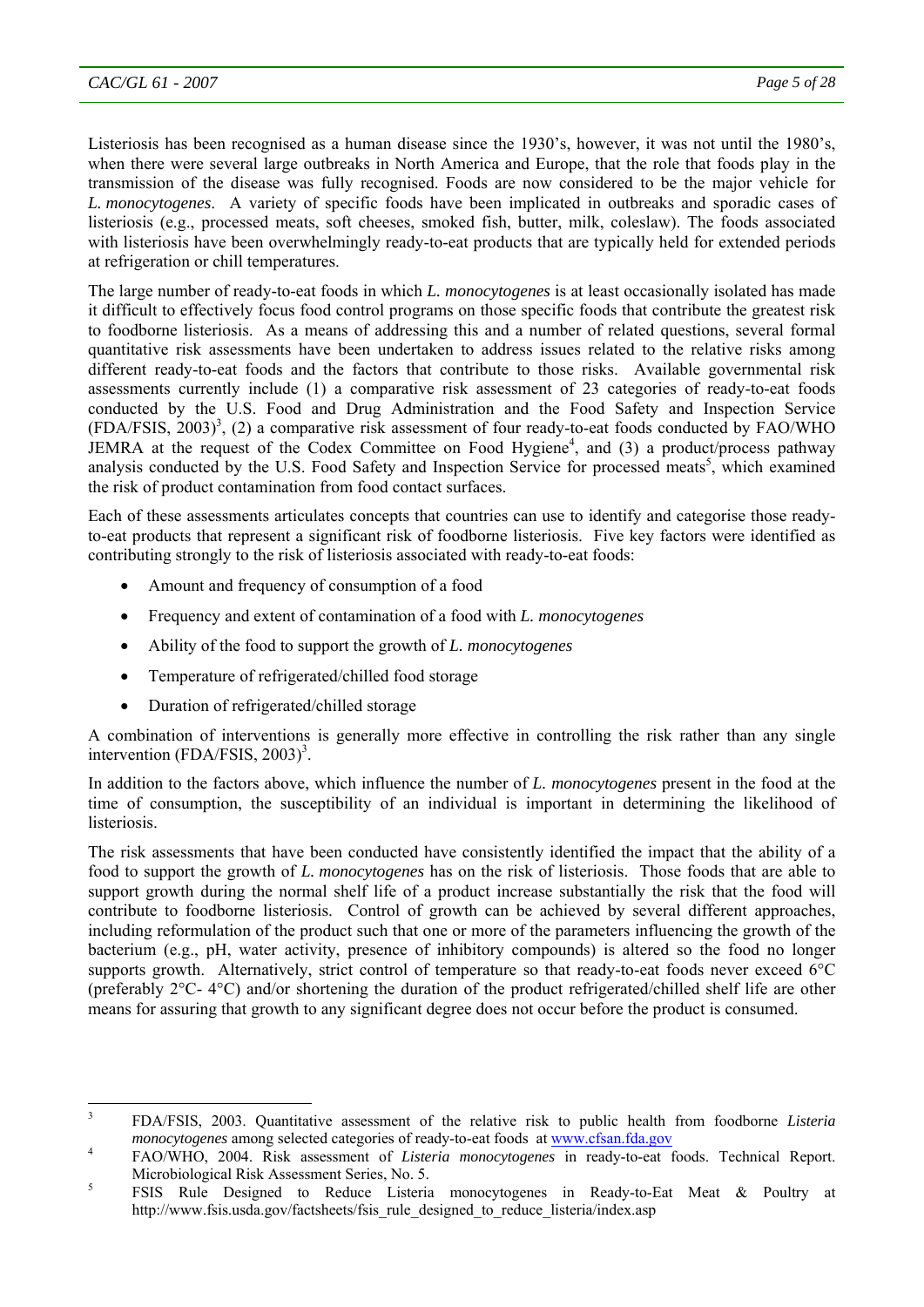Many of the ready-to-eat products that are associated with foodborne listeriosis include a step in their production that is listericidal. Thus, the frequency and level of contamination of these products with *L. monocytogenes* is typically associated with the recontamination of the product prior to final packaging or from subsequent handling during marketing or home use. Thus, another strategy to control foodborne listeriosis is to reduce recontamination of the product and/or to introduce an additional mitigation treatment after final packaging. Control of the frequency and level of contamination is likely to be influenced strongly by factors such as attention to the design and maintenance of equipment and the integrity of the cold chain, the latter clearly being identified as a risk factor (i.e., the temperature of refrigerated/chilled storage).

Some ready-to-eat foods do not include a listericidal treatment. Product safety in those instances is dependent on steps taken during primary production, processing, and subsequent distribution and use to minimise or reduce contamination/recontamination and to limit growth through maintaining the cold chain and limiting the duration of refrigerated storage.

The FAO/WHO risk assessment also clearly indicated that in order for food control programmes to be effective, they must be capable of consistently achieving the degree of control required; the risk of listeriosis is largely associated with failures to meet current standards for *L. monocytogenes*, be they at 0.04 or 100 CFU/g. The analyses conducted within that risk assessment clearly indicate that the greatest risk associated with ready-to-eat products is the small portion of the products with high contamination levels of *L. monocytogenes.* Thus, a key component of a successful risk management program is assurance that control measures (e.g., preventing contamination and growth of the pathogen) can be achieved consistently.

# **SECTION I - OBJECTIVES**

These guidelines provide advice to governments on a framework for the control of *L. monocytogenes* in ready-to-eat foods, with a view towards protecting the health of consumers and ensuring fair practices in food trade. Their primary purpose of these guidelines is to minimise the likelihood of illness arising from the presence of *L. monocytogenes* in ready-to-eat foods. The guidelines also provide information that will be of interest to the food industry, consumers, and other interested parties.

# **SECTION II - SCOPE**

# **2.1 SCOPE**

These guidelines are intended for ready-to-eat foods and are applicable throughout the food chain, from primary production through consumption. However, based on the results of the FAO/WHO risk assessment, other available risk assessments and epidemiological evaluations, these guidelines will focus on control measures that can be used, where appropriate, to minimize and/or prevent the contamination and/or the growth of *L. monocytogenes* in ready-to-eat foods. These guidelines highlight key control measures that affect key factors that influence the frequency and extent of contamination of ready-to-eat foods with *L. monocytogenes* and thus the risk of listeriosis. In many instances, these control measures are articulated in a general manner in the Recommended International Code of Practice - General Principles of Food Hygiene (CAC/RCP 1-1969) as part of the general strategy for control of foodborne pathogens in all foods. In providing these guidelines, it is assumed that these General Principles of Food Hygiene are being implemented. Those principles that are restated reflect the need for special attention for the control of *L. monocytogenes.* 

Good Hygienic Practices (GHPs) as specified in the Recommended International Code of Practice - General Principles of Food Hygiene (CAC/RCP 1-1969) and other applicable codes of hygienic practice should be suitable to control *L. monocytogenes* in non ready-to-eat foods. However, the additional measures described in the following guidelines should be consulted and implemented, as necessary to control *L. monocytogenes* in ready-to-eat foods*.*

# **2.2 DEFINITIONS**

For the purpose of these Guidelines, the following definitions apply:

Definitions of the "Principles and Guidelines for the Conduct of Microbiological Risk Management" apply.

*Ready-to-eat food* – Any food which is normally eaten in its raw state or any food handled, processed, mixed, cooked, or otherwise prepared into a form which is normally eaten without further listericidal steps.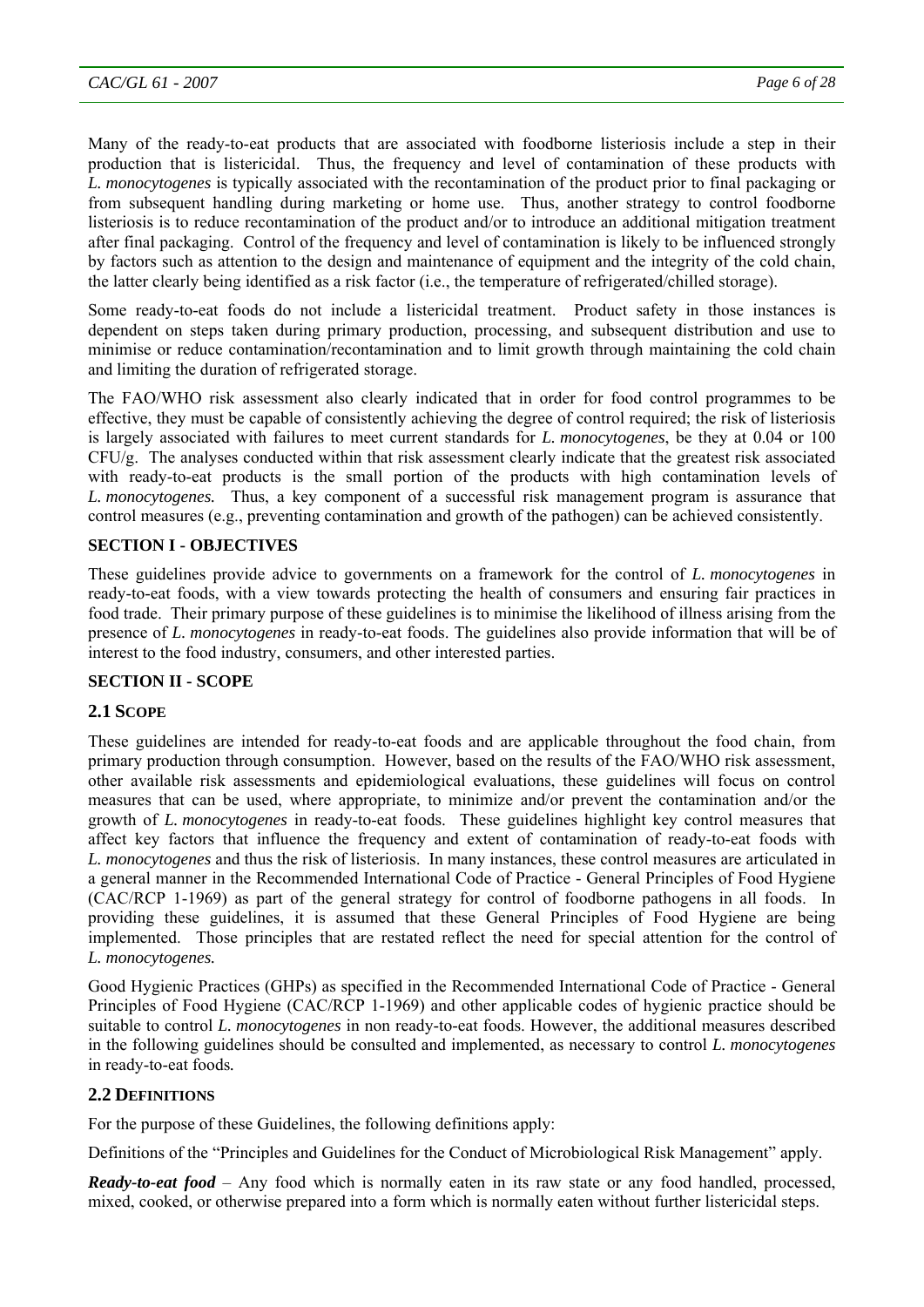## **SECTION III - PRIMARY PRODUCTION**

Many ready-to-eat foods receive one or more treatments during processing or preparation that inactivate or inhibit the growth of *L. monocytogenes*. For these foods animal health and general application of good agricultural practices, including animal husbandry, should be sufficient to minimise the prevalence of *L. monocytogenes* at primary production*.*

In those ready-to-eat foods that are manufactured without a listericidal treatment, extra attention at primary production is needed to assure specific control of the pathogen (e.g., control of *L. monocytogenes* mastitis in dairy cattle and sheep where the milk will be used to make raw milk cheeses, frequency of *L. monocytogenes* in raw milk as related to the feeding of inadequately fermented silage, high levels of *L. monocytogenes* in pork for fermented sausages resulting from wet feeding systems, faecal contamination of fresh produce), including increased focus on personal hygiene and water management programs at the primary production sites.

Analysis of raw material for *L. monocytogenes* can be, where appropriate, an important tool for validating and verifying that the control measures at the primary production level are adequately limiting the frequency and level of contamination to that needed to achieve the required level of control during subsequent manufacturing.

#### **3.1 ENVIRONMENTAL HYGIENE**

Refer to the Recommended International Code of Practice - General Principles of Food Hygiene (CAC/RCP 1-1969).

## **3.2 HYGIENIC PRODUCTION OF FOOD SOURCES**

Refer to the Recommended International Code of Practice - General Principles of Food Hygiene (CAC/RCP 1-1969).

### **3.3 HANDLING, STORAGE AND TRANSPORT**

Refer to the Recommended International Code of Practice - General Principles of Food Hygiene (CAC/RCP 1-1969).

# **3.4. CLEANING, MAINTENANCE AND PERSONNEL HYGIENE AT PRIMARY PRODUCTION**

Refer to the Recommended International Code of Practice - General Principles of Food Hygiene (CAC/RCP 1-1969).

# **SECTION IV - ESTABLISHMENT: DESIGN AND FACILITIES**

#### Objectives:

Equipment and facilities should be designed, constructed and laid out to ensure cleanability and to minimise the potential for *L. monocytogenes* harbourage sites, cross-contamination and recontamination.

Rationale:

- The introduction of *L. monocytogenes* into the ready-to-eat processing environment has resulted from inadequate separation of raw and finished product areas and from poor control of employees or equipment traffic.
- Inability to properly clean and disinfect equipment and premises due to poor layout or design and areas inaccessible to cleaning has resulted in biofilms containing *L. monocytogenes* and harbourage sites that have been a source of product contamination
- The use of spray cleaning procedures that aerosolize the microorganism has been linked to the spread of the *L. monocytogenes* in the processing environment.
- Inability to properly control ventilation to minimise condensate formation on surfaces in food processing plants may result in the occurrence of *L. monocytogenes* in droplets and aerosols which can lead to product contamination.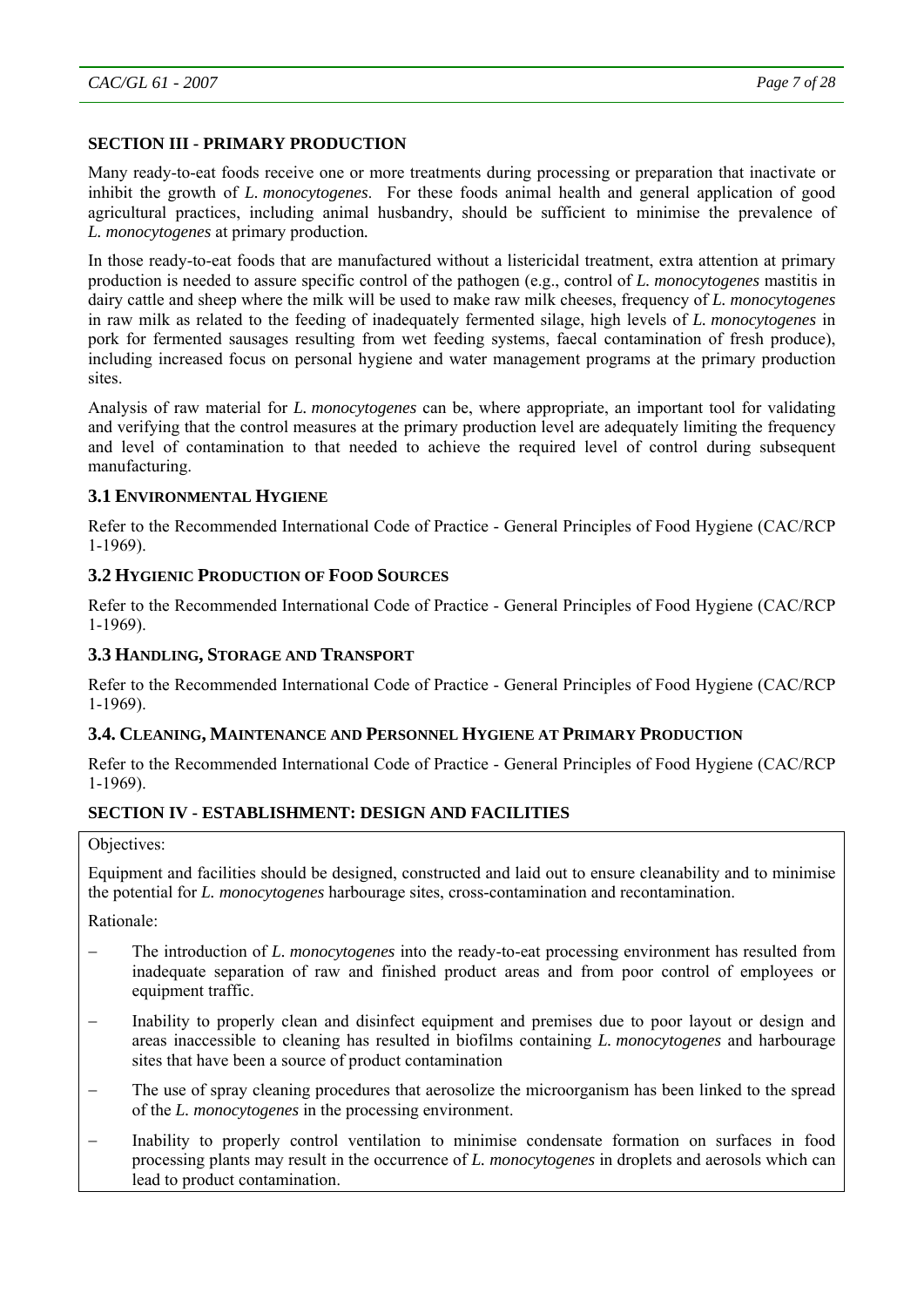# **4.1 LOCATION**

# *4.1.1 Establishments*

Refer to the Recommended International Code of Practice - General Principles of Food Hygiene (CAC/RCP 1-1969).

# *4.1.2 Equipment*

Whenever possible, equipment should be designed and placed in a manner that facilitates access for efficient cleaning and disinfection, and thus avoid the formation of biofilms containing *L. monocytogenes* and harbourage sites.

## **4.2 PREMISES AND ROOMS**

# *4.2.1 Design and Layout*

Whenever feasible, premises and rooms should be designed to separate raw and finished ready-to-eat product areas. This can be accomplished in a number of ways, including linear product flow (raw to finished) with filtered airflow in the opposite direction (finished to raw) or physical partitions. Positive air pressure should be maintained on the finished side of the operation relative to the "raw" side (e.g., maintain lower air pressures in raw areas and higher pressures in finished areas).

Where feasible, the washing areas for food equipment involved in the manufacture of the finished product should be located in a separate room from the finished product processing area. This latter area should be separate from the raw ingredient handling area and the cleaning area for equipment used in the handling of raw ingredients in order to prevent recontamination of equipment and utensils used for finished products. Rooms where ready-to-eat products are exposed to the environment should be designed so that they can be maintained as dry as possible; wet operations often enhance the growth and spread of *L. monocytogenes*.

## *4.2.2 New construction/renovations*

Due to the ability of *L. monocytogenes* to survive in the plant environment for long periods of time, disturbances caused by construction or modification of layouts can cause reintroduction of *L. monocytogenes* from harbourage sites to the environment. Where appropriate, care should be taken to isolate the construction area, to enhance hygienic operations and to increase environmental monitoring to detect *Listeria* spp. during construction/renovation (see Section 6.5).

# *4.2.3 Temporary/mobile premises and vending machines*

Refer to the Recommended International Code of Practice - General Principles of Food Hygiene (CAC/RCP 1-1969).

# **4.3 EQUIPMENT**

# *4.3.1 General*

Due to the ability of *L. monocytogenes* to exist in biofilms and persist in harbourage sites for extended periods, processing equipment should be designed, constructed and maintained to avoid, for example, cracks, crevices, rough welds, hollow tubes and supports, close fitting metal-to-metal or metal-to-plastic surfaces, worn seals and gaskets or other areas that cannot be reached during normal cleaning and disinfection of food contact surfaces and adjacent areas.

Racks or other equipment used for transporting exposed product should have easily cleaned cover guards over the wheels to prevent contamination of the food from wheel spray.

Cold surfaces (e.g., refrigeration units) can be sources for psychrotrophic bacteria, especially *L. monocytogenes*. Condensate from refrigeration unit pans should be directed to a drain via a hose or drip pans should be emptied, cleaned and disinfected on a regular basis.

Insulation should be designed and installed in a manner that it does not become a harbourage site for *L. monocytogenes* .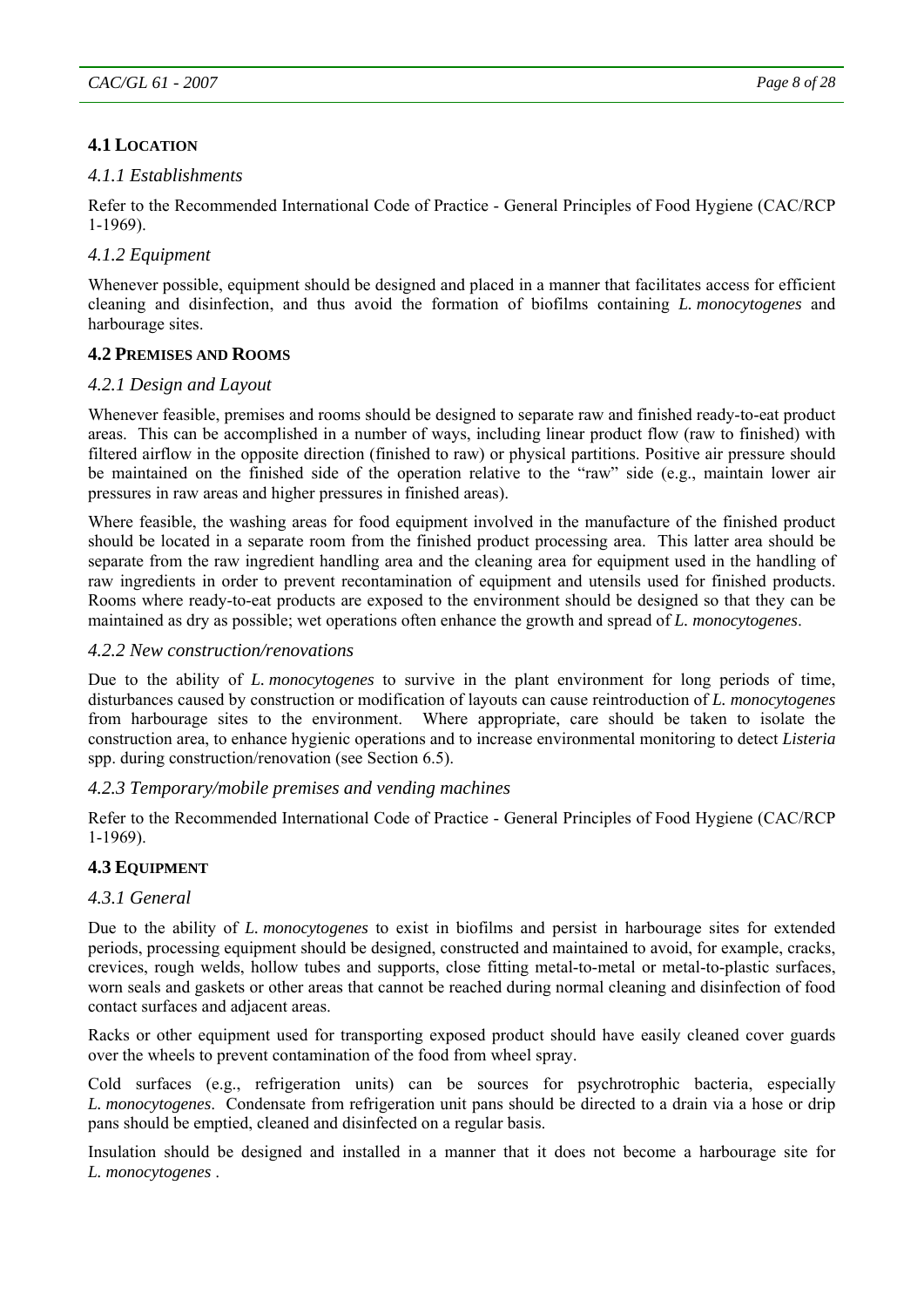# *4.3.2 Food control and monitoring equipment*

Refer to the Recommended International Code of Practice - General Principles of Food Hygiene (CAC/RCP 1-1969).

# *4.3.3 Containers for waste and inedible substances*

Refer to the Recommended International Code of Practice - General Principles of Food Hygiene (CAC/RCP 1-1969).

# **4.4 FACILITIES**

# *4.4.1 Water supply*

Refer to the Recommended International Code of Practice - General Principles of Food Hygiene (CAC/RCP 1-1969).

# *4.4.2 Drainage and waste disposal*

Refer to the Recommended International Code of Practice - General Principles of Food Hygiene (CAC/RCP 1-1969).

# *4.4.3 Cleaning*

Refer to the Recommended International Code of Practice - General Principles of Food Hygiene (CAC/RCP 1-1969).

# *4.4.4 Personnel hygiene facilities and toilets*

Refer to the Recommended International Code of Practice - General Principles of Food Hygiene (CAC/RCP 1-1969).

### *4.4.5 Temperature control*

Refer to the Recommended International Code of Practice - General Principles of Food Hygiene (CAC/RCP 1-1969).

# *4.4.6 Air quality and ventilation*

Control of ventilation to minimise condensate formation is of particular importance in *L. monocytogenes* control, since the organism has been isolated from a wide variety of surfaces in food processing plants. Wherever feasible, facilities should be designed so that droplets and aerosols from condensates do not directly or indirectly contaminate food and food contact surfaces.

# *4.4.7 Lighting*

Refer to the Recommended International Code of Practice - General Principles of Food Hygiene (CAC/RCP 1-1969).

### *4.4.8 Storage*

Where feasible and appropriate for the food product, and where food ingredients and products support growth of *L. monocytogenes,* storage rooms should be designed so that a product temperature should not exceed 6°C, (preferably 2°C - 4°C). Raw materials should be stored separately from finished, processed products.

# **SECTION V - CONTROL OF OPERATION**

#### Objectives:

Processing operations should be controlled to reduce the frequency and level of contamination in the finished product, to minimise the growth of *L. monocytogenes* in the finished product and to reduce the likelihood that the product will be recontaminated and/or will support the growth of *L. monocytogenes* during subsequent distribution, marketing and home use.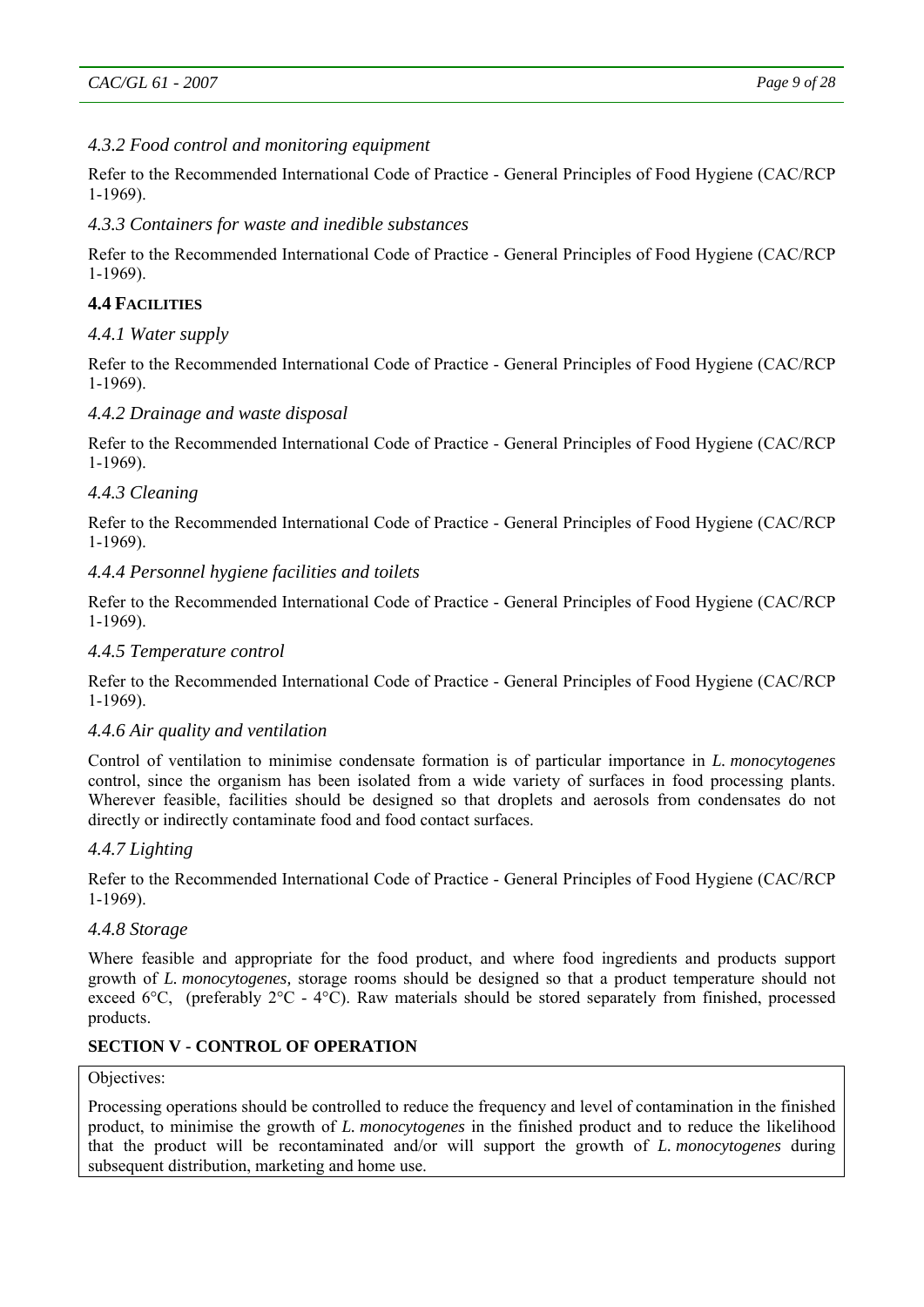# Rationale:

For many ready-to-eat products listericidal processes<sup>6</sup> can ensure appropriate reduction in risk. However, not all ready-to-eat products receive such a treatment and other ready-to-eat products may be exposed to the environment and thus may be subject to potential recontamination. Prevention of cross-contamination, strict control of time and temperature for products in which *L. monocytogenes* can grow and formulation of products with hurdles to *L. monocytogenes* growth can minimise the risk of listeriosis.

# **5.1 CONTROL OF THE FOOD HAZARD**

Control of *L. monocytogenes* for many ready-to-eat products will typically require a stringent application of Good Hygienic Practice and other supportive programs. These prerequisite programs, together with HACCP provide a successful framework for the control of *L. monocytogenes*.

The factors and attributes described below are components of Good Hygienic Practice programs that will typically require elevated attention to control *L. monocytogenes* and may be identified as critical control points in HACCP programs where *L. monocytogenes* is identified as a hazard.

# **5.2 KEY ASPECTS OF HYGIENE CONTROL SYSTEMS**

# *5.2.1 Time and temperature control*

The risk assessments done by the U.S. FDA/FSIS and FAO/WHO on *L. monocytogenes* in ready-to-eat foods demonstrated the tremendous influence of storage temperature on the risk of listeriosis associated with ready-to-eat foods that support *L. monocytogenes* growth. It is therefore necessary to control the time/temperature combination used for storage.

 Monitoring and controlling refrigerated storage temperatures are key control measures. The product temperature should not exceed 6°C (preferably 2°C - 4°C). Temperature abuse that may occur supporting the growth of *L. monocytogenes* could result in a reduction of product shelf life.

The length of the shelf-life is another important factor contributing to the risk associated with foods that support *L. monocytogenes* growth. The shelf-life of such foods should be consistent with the need to control the growth of *L. monocytogenes.* Since *L. monocytogenes* is able to grow under refrigeration temperatures, the length of the shelf-life should be based on appropriate studies that assess the growth of *L. monocytogenes* in the food. Shelf-life studies and other information are important tools facilitating the selection of the length of shelf-life. If they are conducted, they should account for the fact that appropriate low temperatures may not be maintained throughout the entire food chain until the point of consumption. Temperature abuses may allow the growth of *L. monocytogenes*, if present, unless appropriate intrinsic factors are applied to prevent such growth. This should be taken into account when establishing shelf life.

# *5.2.2 Specific process steps*

Listericidal processes should be validated to ensure that the treatments are effective and can be applied consistently (see Section V of the Recommended International Code of Practice - General Principles of Food Hygiene (CAC/RCP 1-1969).

In some products single parameters, such as a pH less than 4.4, a water activity less than 0.92 or freezing, may be relied upon to prevent *L. monocytogenes* growth. In other products a combination of parameters is used. Validation should be undertaken to ensure the effectiveness of these parameters in situations where combinations of parameters or bacteriostatic conditions are relied upon.

Products supporting the growth of *L. monocytogenes* that have undergone a listericidal treatment may be contaminated/recontaminated before final packaging. In these cases, additional control measures may be applied if necessary, (e.g., freezing the product, shortening the shelf life, reformulation of the product) to limit the extent of or prevent *L. monocytogenes* growth. Alternatively, a post-packaging listericidal treatment may be necessary ( e.g. heating, high pressure treatment, irradiation, where accepted).

6

Any appropriate treatment that kills listeria.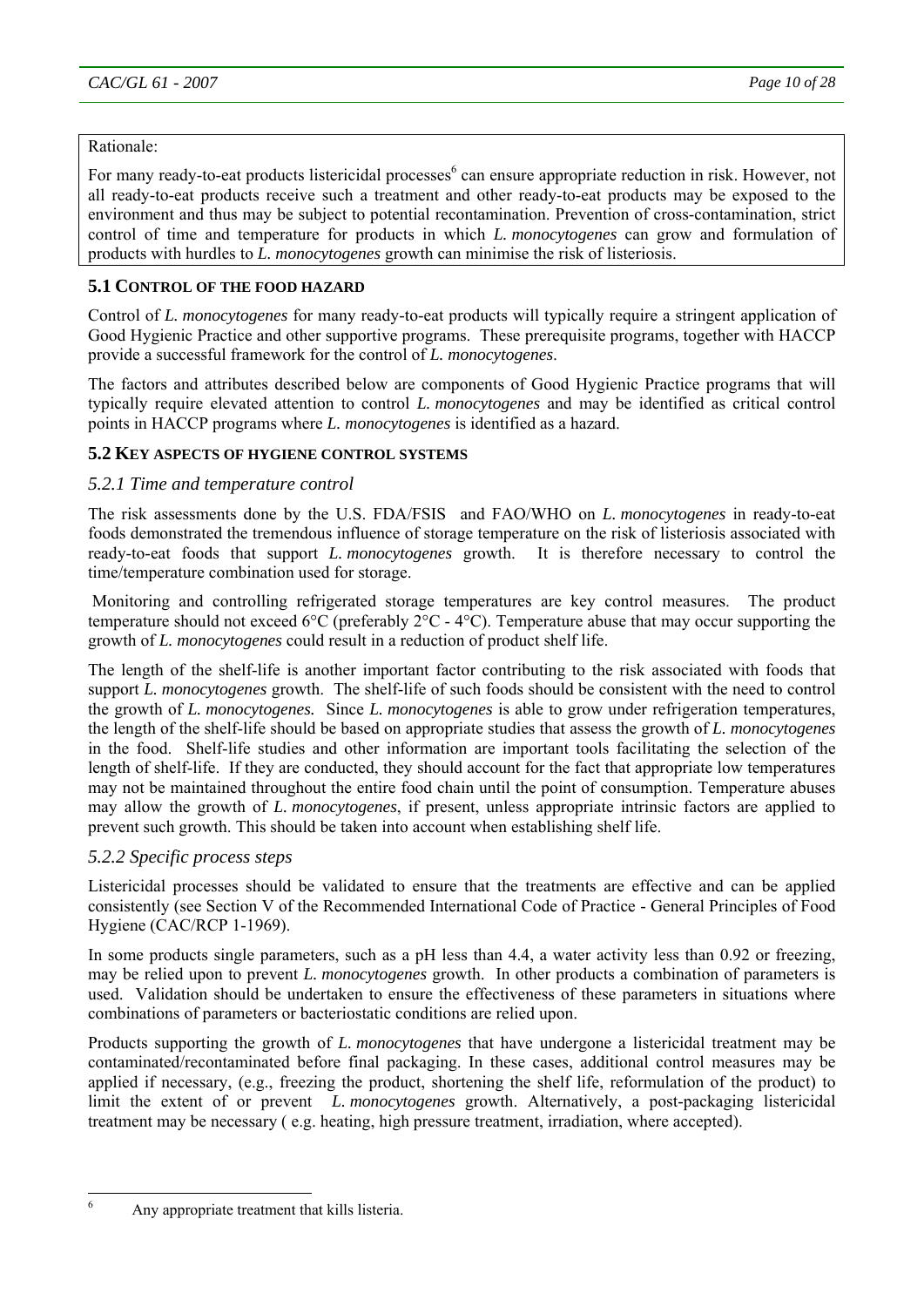In raw, ready-to-eat food (e.g. lettuce), that support the growth of *L. monocytogenes*, that may be contaminated, specific control measures may be applied if necessary to limit the extent of or prevent the growth of *L. monocytogenes* (e.g. acid wash).

# *5.2.3 Microbiological and other specifications*

Refer to the *RecommendedInternational Code of Practice-General Principles of Food Hygiene(CAC/RCP 1- 1969) and Principles for the Establishment and Application of Microbiological Criteria for Foods (CAC/GL 21-1979).* 

# *5.2.4 Microbiological cross-contamination*

Microbiological cross-contamination is a major issue with respect to *L. monocytogenes.* It can occur through direct contact with raw materials, personnel, aerosols and contaminated utensils, equipment, etc.. Crosscontamination can occur at any step where the product is exposed to the environment, including processing, transportation, retail, catering, and in the home.

Traffic flow patterns for employees, food products, and equipment should be controlled between raw processing, storage area(s) and finished area(s) to minimise the transfer of *L. monocytogenes*. For example, a change of footwear or automated foam sprayers can be an effective alternative to footbaths where people, carts, forklifts and other portable equipment must enter an area where ready-to-eat foods are exposed. Another example is to use a colour coding system to identify personnel assigned to specific areas of the plant.

Utensils, pallets, carts, forklifts and mobile racks should be dedicated for use in either the raw area or the finished product area to minimise cross-contamination. Where this is not practical, they should be cleaned and disinfected before entry into the finished product area.

Reused brines and recycled process water used in direct contact with finished product should be discarded or decontaminated (e.g. chlorination for recycled water, heat treatment, or some other effective treatment) with sufficient frequency to ensure control of *L. monocytogenes*.

Ready-to eat foods that do not support the growth of *L. monocytogenes* but may have low levels of this pathogen should not be a source of contamination to other ready-to-eat foods that may support the growth of this pathogen. Consideration should be given to the fact that some ready-to-eat foods with special handling requirements (for example ice cream), that are handled after opening may present a lower risk for being a vector for cross contaminating other ready-to-eat foods, because such specially handled product is rapidly consumed. Other ready-to-eat products, however, with special formulation (for example dry fermented sausage), that are handled after opening may present a higher risk of being a vector for cross contaminating other ready-to-eat products if neither ready-to-eat product is rapidly consumed.

# *5.2.5 Physical and chemical contamination*

Refer to the Recommended International Code of Practice - General Principles of Food Hygiene (CAC/RCP 1-1969).

# **5.3 INCOMING MATERIAL REQUIREMENTS**

Refer to the Recommended International Code of Practice - General Principles of Food Hygiene (CAC/RCP 1-1969).

# **5.4 PACKAGING**

Refer to the Recommended International Code of Practice - General Principles of Food Hygiene (CAC/RCP 1-1969).

# **5.5 WATER**

Refer to the Recommended International Code of Practice - General Principles of Food Hygiene (CAC/RCP 1-1969).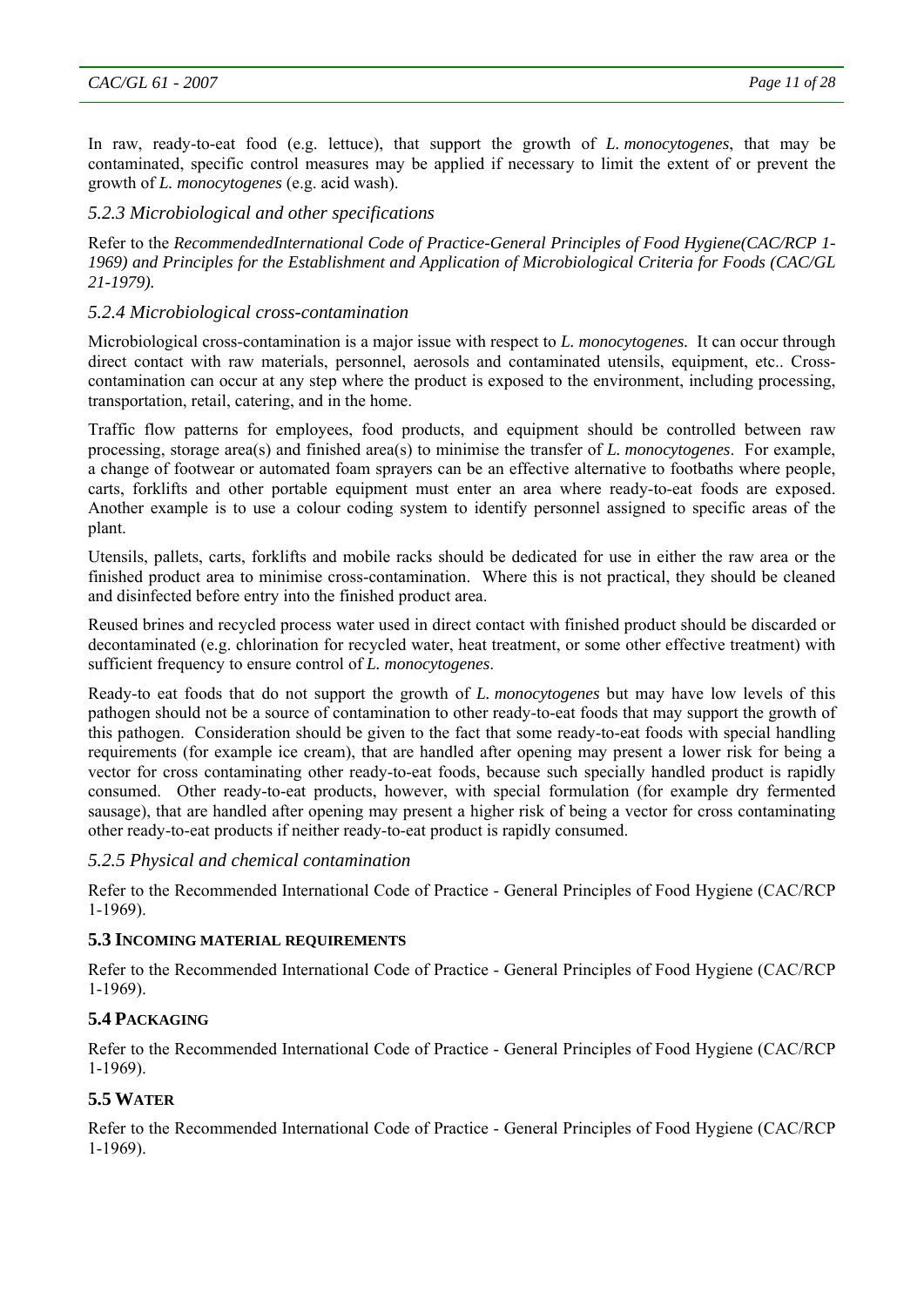# *5.5.1 In contact with food*

Refer to the Recommended International Code of Practice - General Principles of Food Hygiene (CAC/RCP 1-1969).

# *5.5.2 As an ingredient*

Refer to the Recommended International Code of Practice - General Principles of Food Hygiene (CAC/RCP 1-1969).

# *5.5.3 Ice and steam*

Refer to the Recommended International Code of Practice - General Principles of Food Hygiene (CAC/RCP 1-1969).

## **5.6 MANAGEMENT AND SUPERVISION**

Refer to the Recommended International Code of Practice - General Principles of Food Hygiene (CAC/RCP 1-1969).

## **5.7 DOCUMENTATION AND RECORDS**

Refer to the Recommended International Code of Practice - General Principles of Food Hygiene (CAC/RCP 1-1969).

# **5.8 RECALL PROCEDURES**

Based on the determined level of risk associated with the presence of *L. monocytogenes* in a given food product, a decision may be taken to recall the contaminated product from the market. In some instances, the need for public warnings should be considered.

## **5.9 MONITORING OF EFFECTIVENESS OF CONTROL MEASURES FOR** *L. MONOCYTOGENES*

An effective environmental monitoring program is an essential component of a *Listeria* control program, particularly in establishments that produce ready-to-eat foods that support growth and may contain *L. monocytogenes*. Testing of food products can be another component of verification that control measures for *L. monocytogenes* are effective (see Section 5.2.3).

Recommendations for the design of an environmental monitoring program for *L. monocytogenes* in processing areas are given in Annex 1.

# **SECTION VI - ESTABLISHMENT: MAINTENANCE AND SANITATION**

#### Objectives:

To provide specific guidance on how preventive maintenance and sanitation procedures, along with an effective environmental monitoring program can reduce contamination of food with *L. monocytogenes*, particularly when the foods support growth of *L. monocytogenes*:

Well structured cleaning and disinfection procedures should be targeted against *L. monocytogenes* in food processing areas where ready-to-eat foods are exposed to reduce

- the likelihood that the product will be contaminated after processing,
- the level of contamination in the finished product.

Rationale:

Basic cleaning and disinfection programs are critical to assuring control of *L. monocytogenes.* An environmental monitoring program for *Listeria* in processing areas where ready-to-eat foods are exposed is necessary to assess the effectiveness of control measures and, therefore, the likelihood of contamination of the food.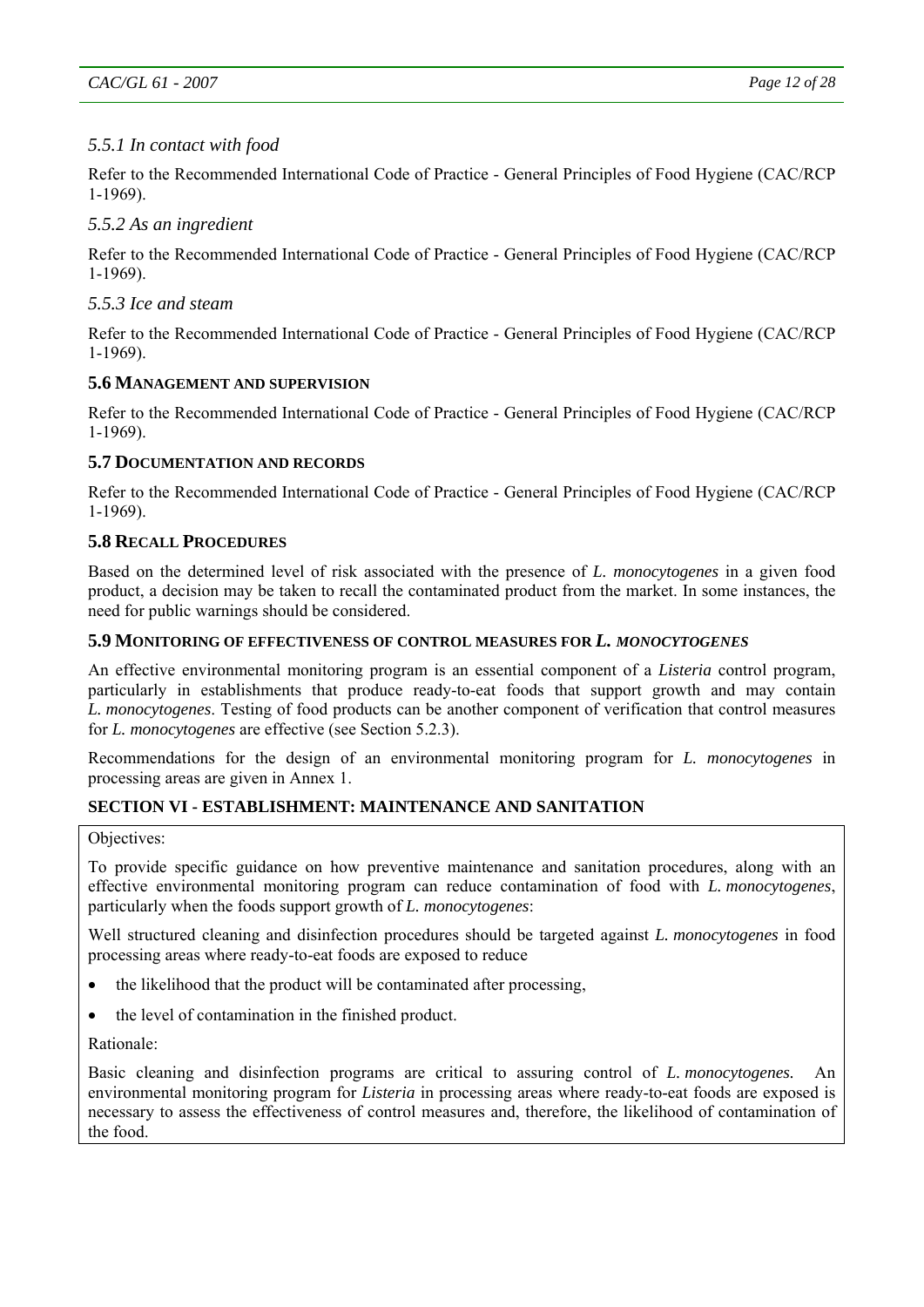### **6.1 MAINTENANCE AND CLEANING**

## *6.1.1 General*

Establishments should implement an effective, scheduled preventive maintenance program to prevent equipment failures during operation and the development of harbourage sites. Equipment failures during production increase the risk of *L. monocytogenes* contamination as equipment is being repaired. The preventive maintenance program should be written and include a defined maintenance schedule.

The preventive maintenance program should include scheduled replacement or repair of equipment before it becomes a source of contamination. Equipment should be inspected periodically for parts that are cracked, worn or have developed spaces where food and moisture accumulate (i.e., harbourage sites). Preventive maintenance should include periodic examination and maintenance of conveyors, filters, gaskets, pumps, slicers, filling equipment, and packaging machines and support structures for equipment. Air filters for bringing outside air into the plant should be examined and changed based on manufacturer's specification or more frequently based on pressure differential or microbiological monitoring*.* 

Wherever possible, tools used for maintenance of equipment to which ready-to-eat foods are exposed should be dedicated to the finished product area. Such tools should be washed and disinfected prior to use. Maintenance personnel in the finished product area should comply with the same hygiene requirements as the finished product production employees. Food contact surfaces on equipment should be cleaned and disinfected after maintenance work, prior to production use. Equipment that could have become contaminated during maintenance work on facility utilities, e.g. air system, water system, etc., or remodelling, should be cleaned and disinfected prior to use.

## *6.1.2 Cleaning procedures and methods*

Experience indicates that over-reliance on the chemicals alone for cleaning can lead to increased levels of microbial contamination. The chemicals must be applied at the recommended use-concentration, for sufficient time, at the recommended temperature and with sufficient force (i.e., turbulence, scrubbing) to remove soil and biofilm. Instances of *L. monocytogenes* contamination have been linked, in particular, to insufficient manual scrubbing during the cleaning process.

Research and experience further indicates that *L. monocytogenes* does not possess an unusual ability to resist disinfectants or attach to surfaces. However, it is noted that *L. monocytogenes* has the ability to form biofilms on a variety of surfaces.

Solid forms of disinfectants (e.g., blocks of quarternary ammonium compounds (QAC)) can be placed in the drip pan of refrigeration units and solid rings containing disinfectants can be placed in drains to help control *L. monocytogenes* in drains. Granulated forms of disinfectants such as QAC, hydrogen peroxide and peroxyacetic acid can be applied to floors after routine cleaning and disinfecting. The development of antimicrobial resistance should be considered in the application and use of disinfectants.

The equipment used for cleaning, e.g. brushes, bottle brushes, mops, floor scrubbers, and vacuum cleaners should be maintained and cleaned so they do not become a source of contamination. The cleaning equipment should be dedicated either for raw areas or finished areas, and easily distinguishable (e.g., colourcoded cleaning tools).

To prevent aerosols from contacting ready-to-eat foods, food contact surfaces and food packaging materials, high-pressure water hoses should not be used during production or after equipment has been cleaned and disinfected.

It has been shown that *L. monocytogenes* can become established and persist in floor drains. Therefore, drains should be cleaned and disinfected in a manner that prevents contamination of other surfaces in the room. Utensils for cleaning drains should be easily distinguishable and be dedicated to that purpose to minimise the potential for contamination.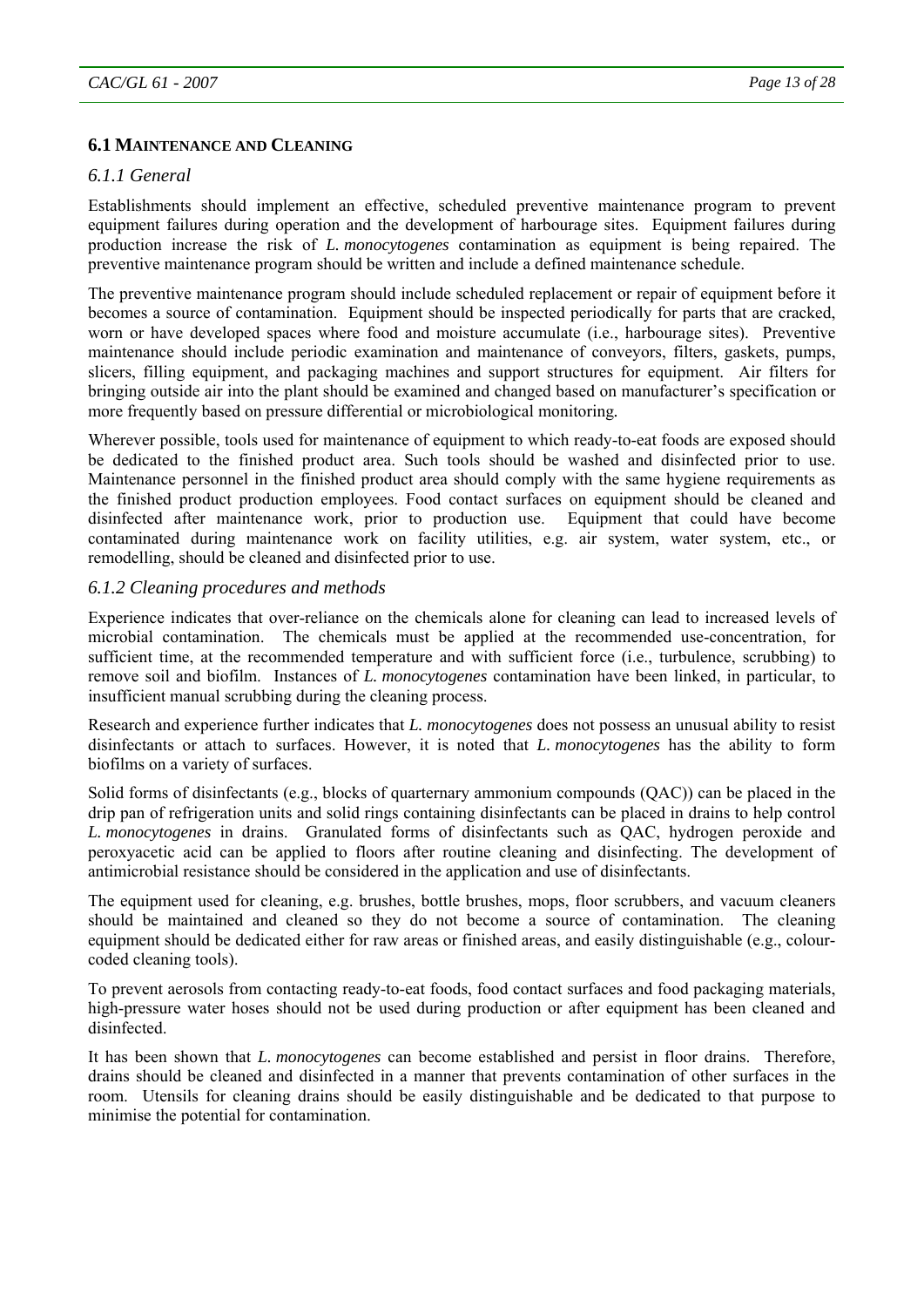Floor drains should not be cleaned during production. High-pressure hoses should not be used to clear or clean a drain, as aerosols will be created that spread contamination throughout the room. If a drain backup occurs in finished product areas, production should stop until the water has been removed and the areas have been cleaned and disinfected. Employees who have been cleaning drains should not contact or clean food contact surfaces without changing clothes, and washing and disinfecting hands.

# **6.2 CLEANING PROGRAMS**

The effectiveness of sanitation programs should be periodically verified and the programs modified as necessary to assure the consistent achievement of the level of control needed for a food operation to prevent *L. monocytogenes* contamination of ready-to-eat food and ready-to-eat food contact surfaces.

# **6.3 PEST CONTROL SYSTEMS**

Refer to the Recommended International Code of Practice - General Principles of Food Hygiene (CAC/RCP 1-1969).

# *6.3.1 General*

Refer to the Recommended International Code of Practice - General Principles of Food Hygiene (CAC/RCP 1-1969).

# *6.3.2 Preventing access*

Refer to the Recommended International Code of Practice - General Principles of Food Hygiene (CAC/RCP 1-1969).

## *6.3.3 Harbourage and infestation*

Refer to the Recommended International Code of Practice - General Principles of Food Hygiene (CAC/RCP 1-1969).

#### *6.3.4 Monitoring and detection*

Refer to the Recommended International Code of Practice - General Principles of Food Hygiene (CAC/RCP 1-1969).

#### *6.3.5 Eradication*

Refer to the Recommended International Code of Practice - General Principles of Food Hygiene (CAC/RCP 1-1969).

#### **6.4 WASTE MANAGEMENT**

Refer to the Recommended International Code of Practice - General Principles of Food Hygiene (CAC/RCP 1-1969).

#### **6.5 MONITORING EFFECTIVENESS**

Environmental monitoring (see 5.9) can also be used to verify the effectiveness of sanitation programs such that sources of contamination of *L. monocytogenes* are identified and corrected in a timely manner. Recommendations for the design of an environmental monitoring program in processing areas are given in Annex 1.

#### **SECTION VII - ESTABLISHMENT: PERSONAL HYGIENE**

#### Objectives:

To prevent workers from transferring *L. monocytogenes* from contaminated surfaces to food or food contact surfaces.

Rationale:

Workers can serve as a vehicle for cross-contamination and should be aware of the steps that need to be taken to manage this risk.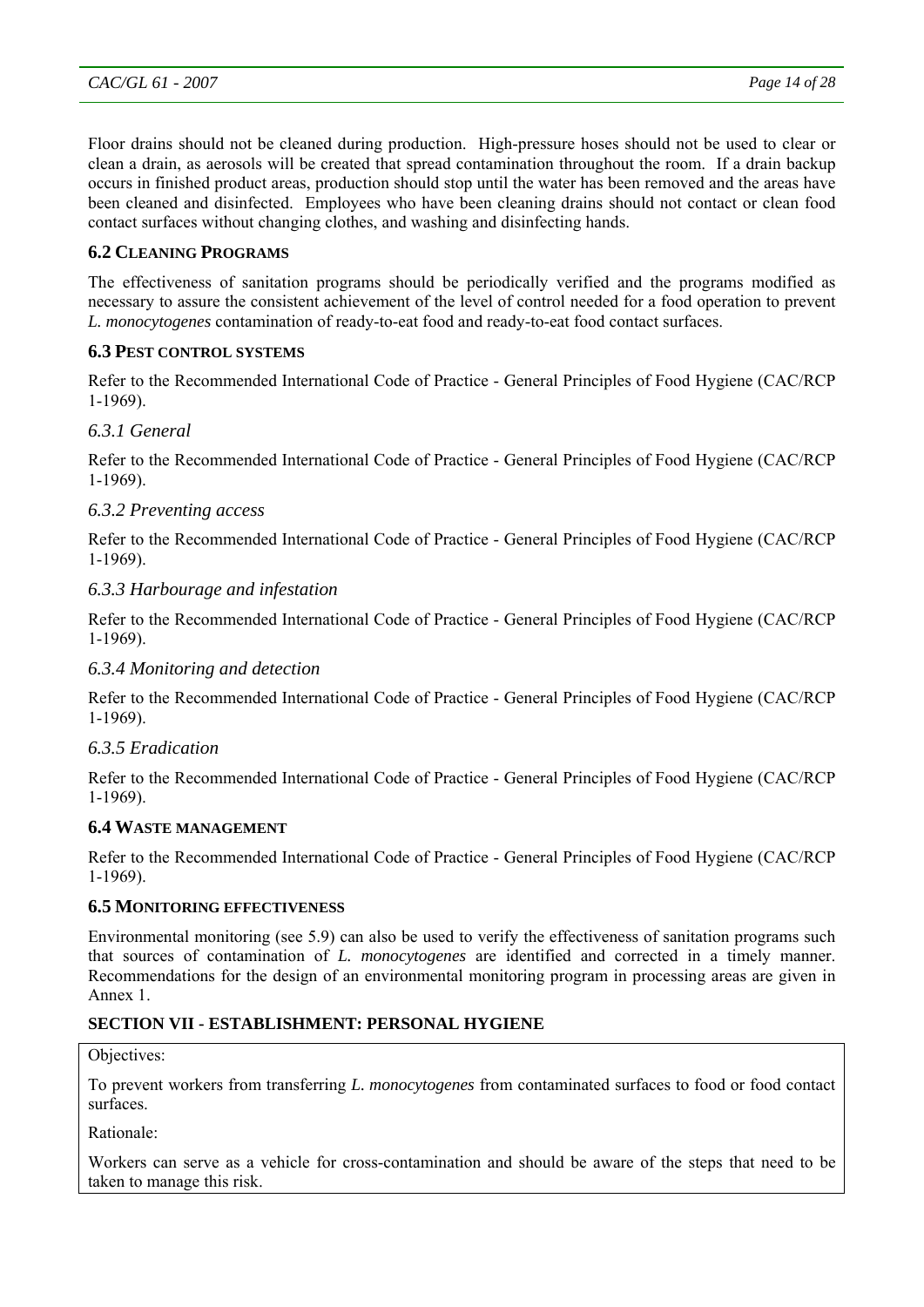# **7.1 HEALTH STATUS**

Refer to the Recommended International Code of Practice - General Principles of Food Hygiene (CAC/RCP 1-1969).

# **7.2 ILLNESS AND INJURIES**

Refer to the Recommended International Code of Practice - General Principles of Food Hygiene (CAC/RCP 1-1969).

# **7.3 PERSONAL CLEANLINESS**

Refer to the Recommended International Code of Practice - General Principles of Food Hygiene (CAC/RCP 1-1969).

# **7.4 PERSONAL BEHAVIOUR**

Employee hygienic practices play an important role in preventing contamination of exposed ready-to-eat foods with *L. monocytogenes*. For example, employees who handle trash, floor sweepings, drains, packaging waste or scrap product, should not touch the food, touch food contact surfaces or food packaging material, unless they change their smock or outer clothing, wash and disinfect hands, and wear clean new gloves for tasks requiring gloves. Adequate training and supervision should be provided to assure hygienic practices are accomplished.

# **7.5 VISITORS**

Refer to the Recommended International Code of Practice - General Principles of Food Hygiene (CAC/RCP 1-1969).

# **SECTION VIII – TRANSPORTATION**

Objectives:

Measures should be taken where necessary to:

- protect food from potential sources of contamination including harbourage sites for *L. monocytogenes* in transportation equipment and to prevent the co-mingling of raw and ready-to-eat product;
- provide an adequately refrigerated environment (so that product temperature should not exceed  $6^{\circ}$ C, preferably 2°C - 4°C).

Rationale:

Food may become contaminated during transportation if not properly protected**.** 

If refrigeration is inadequate, food may support the growth of *L. monocytogenes* to higher levels..

# **8.1 GENERAL**

Transportation is an integral step in the food chain and should be controlled, particularly the product temperature which should not exceed 6°C (preferably2°C - 4°C).

Transportation vehicles should be regularly inspected for structural integrity, cleanliness, and overall suitability when unloading ingredients and prior to loading finished products. In particular, the structural integrity of transportation vehicles (e.g., tanker trucks) should be monitored for stress cracks that act as harbourage sites for *L. monocytogenes*. Tankers should be dedicated to transport either ingredients or finished products.

# **8.2 REQUIREMENTS**

Refer to the Recommended International Code of Practice - General Principles of Food Hygiene (CAC/RCP 1-1969).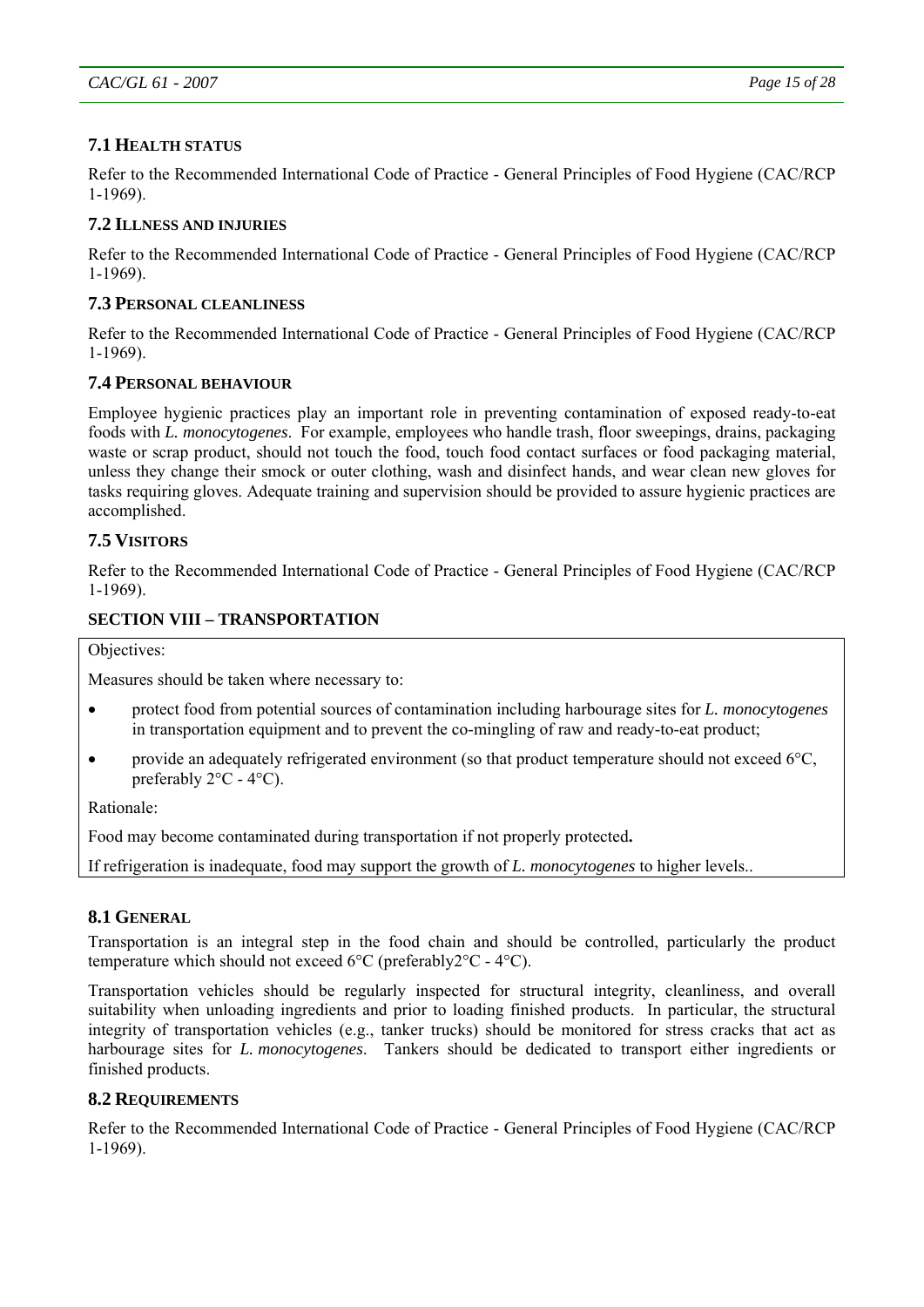# **8.3 USE AND MAINTENANCE**

Food transportation units, accessories, and connections should be cleaned, disinfected (where appropriate) and maintained to avoid or at least reduce the risk of contamination. It should be noted that different commodities may require different cleaning procedures. Where necessary, disinfection should be followed by rinsing unless manufacturer's instruction indicates on a scientific basis that rinsing is not required.<sup>7</sup> A record should be available that indicates when cleaning occurred.

# **SECTION IX - PRODUCT INFORMATION AND CONSUMER AWARENESS**

Objectives:

Consumers should have enough knowledge of *L. monocytogenes* and food hygiene such that they:

- understand the importance of shelf-life, sell-by or use-by dates written on food label;
- can make informed choices appropriate to the individual's health status and concomitant risk of acquiring foodborne listeriosis;
- prevent contamination and growth or survival of *L. monocytogenes* by adequately storing and preparing ready-to-eat foods.

Health care providers should have appropriate information on *L. monocytogenes* in foods and listeriosis to give advice to consumers and in particular susceptible populations

Rationale:

Consumers (in particular, the susceptible populations), health care providers, need to be informed about ready-to-eat foods supporting growth of *L. monocytogenes,* food handling, preparation practices and avoidance of certain foods by susceptible populations.

# **9.1 LOT IDENTIFICATION**

Refer to the Recommended International Code of Practice - General Principles of Food Hygiene (CAC/RCP 1-1969).

# **9.2 PRODUCT INFORMATION**

Refer to the Recommended International Code of Practice - General Principles of Food Hygiene (CAC/RCP 1-1969).

# **9.3 LABELLING**

Countries should give consideration to labelling of certain ready-to-eat foods so that consumers can make an informed choice with regard to these products. Where appropriate, product labels should include information on safe handling practices and/or advice on the time frames in which the product should be eaten.

# **9.4 CONSUMER EDUCATION**

Since each country has specific consumption habits, communication programs pertaining to *L. monocytogenes* are most effective when established by individual governments.

Programs for consumer information should be directed:

- at consumers with increased susceptibility to contracting listeriosis, such as pregnant women, the elderly and immunocompromised persons;
	- to help consumers make informed choices about purchase, storage, shelf-life labelling and appropriate consumption of certain ready-to-eat foods that have been identified in relevant risk assessment and other studies, taking into consideration the specific regional conditions and consumption habits;

<sup>-&</sup>lt;br>7

Code of Hygienic Practice for the Transport of Food in Bulk and Semi-packed Food (CAC/RCP 47-2001).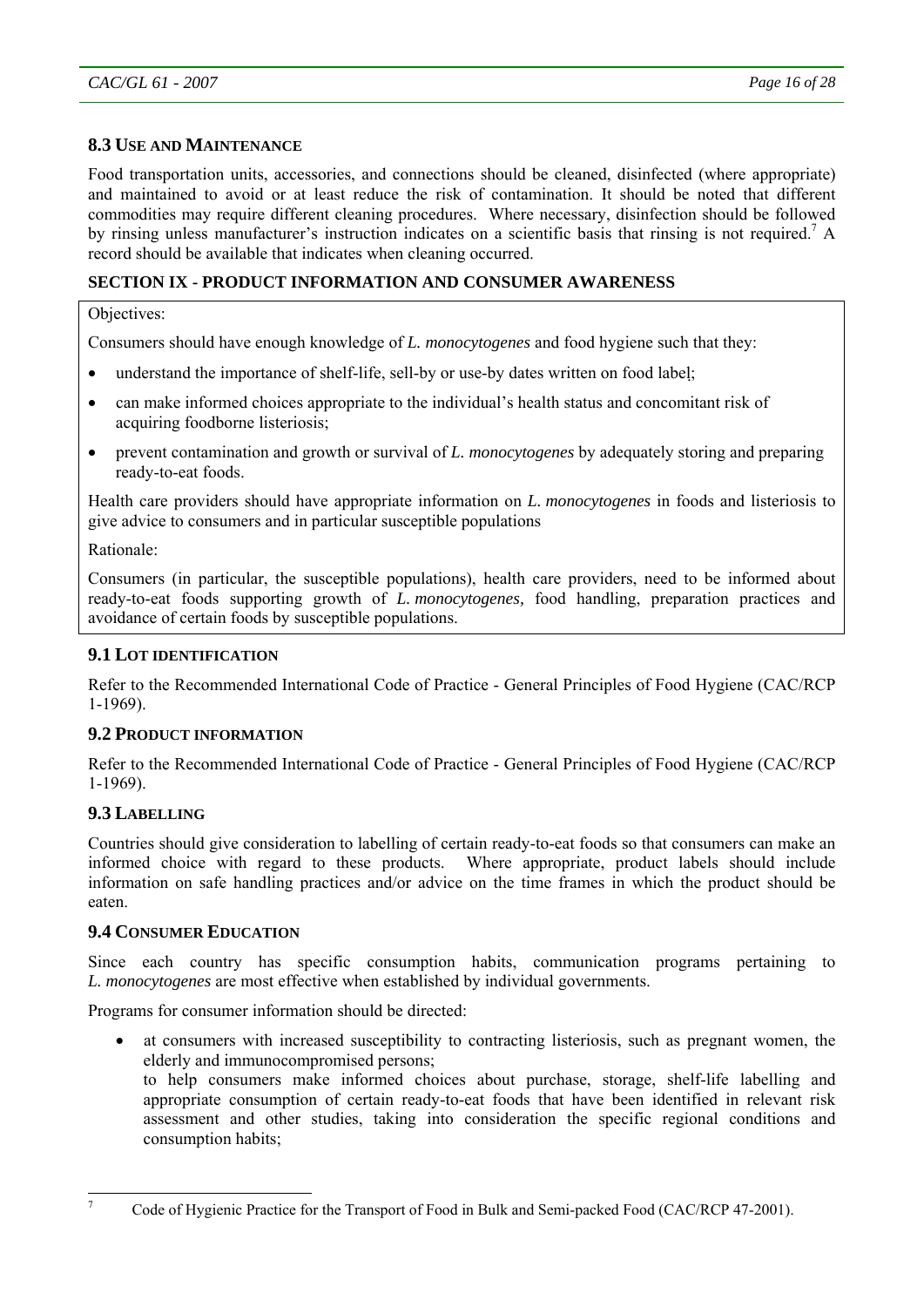- to consumers to educate them on household practices and behaviours that would specifically keep the numbers of *L. monocytogenes* that may be present in foods, to as low a level as possible by
	- setting refrigerator temperatures so that product temperatures should not exceed 6°C (preferably 2°C - 4°C) since the growth of *L monocytogenes* is considerably reduced at temperatures below 6°C;
	- frequently washing and disinfecting the household refrigerator since *L. monocytogenes* can be present in many foods and grow at refrigerator temperatures, and thus contribute to crosscontamination;
	- respecting the shelf-life dates written on ready-to-eat foods;
	- using of thermometers inside home refrigerators.

Programs for health care providers should, in addition to information provided to consumers, be designed to provide them with guidance that

- facilitates rapid diagnosis of foodborne listeriosis;
- provides means to rapidly communicate information on preventing listeriosis to their patients, particularly those with increased susceptibility.

# **SECTION X - TRAINING**

#### Objective:

Those engaged in food operation who come directly or indirectly in contact with ready-to-eat foods should be trained and/or instructed in the control of *L. monocytogenes* to a level appropriate to the operations they are to perform..

Rationale:

Controls specific to *L. monocytogenes* are generally more stringent than routine Good Hygiene Practices.

#### **10.1 AWARENESS AND RESPONSIBILITIES**

Industry (primary producers, manufacturers, distributors, retailers and food service/institutional establishments) and trade associations have an important role in providing specific instruction and training for control of *L. monocytogenes*.

#### **10.2 TRAINING PROGRAMS**

Personnel involved with the production and handling of ready-to-eat food should have appropriate training in:

- the nature of *L. monocytogenes*, its harbourage sites, and its resistance to various environmental conditions to be able to conduct a suitable hazard analysis for their products;
- control measures for reducing the risk of *L. monocytogenes* associated with ready-to-eat foods during processing, distribution, marketing, use and storage;
- the means for verifying effectiveness of control programs, including sampling and analytical techniques;

# **10.3 INSTRUCTION AND SUPERVISION**

Refer to the Recommended International Code of Practice - General Principles of Food Hygiene (CAC/RCP 1-1969).

# **10.4 REFRESHER TRAINING**

Refer to the Recommended International Code of Practice - General Principles of Food Hygiene (CAC/RCP 1-1969).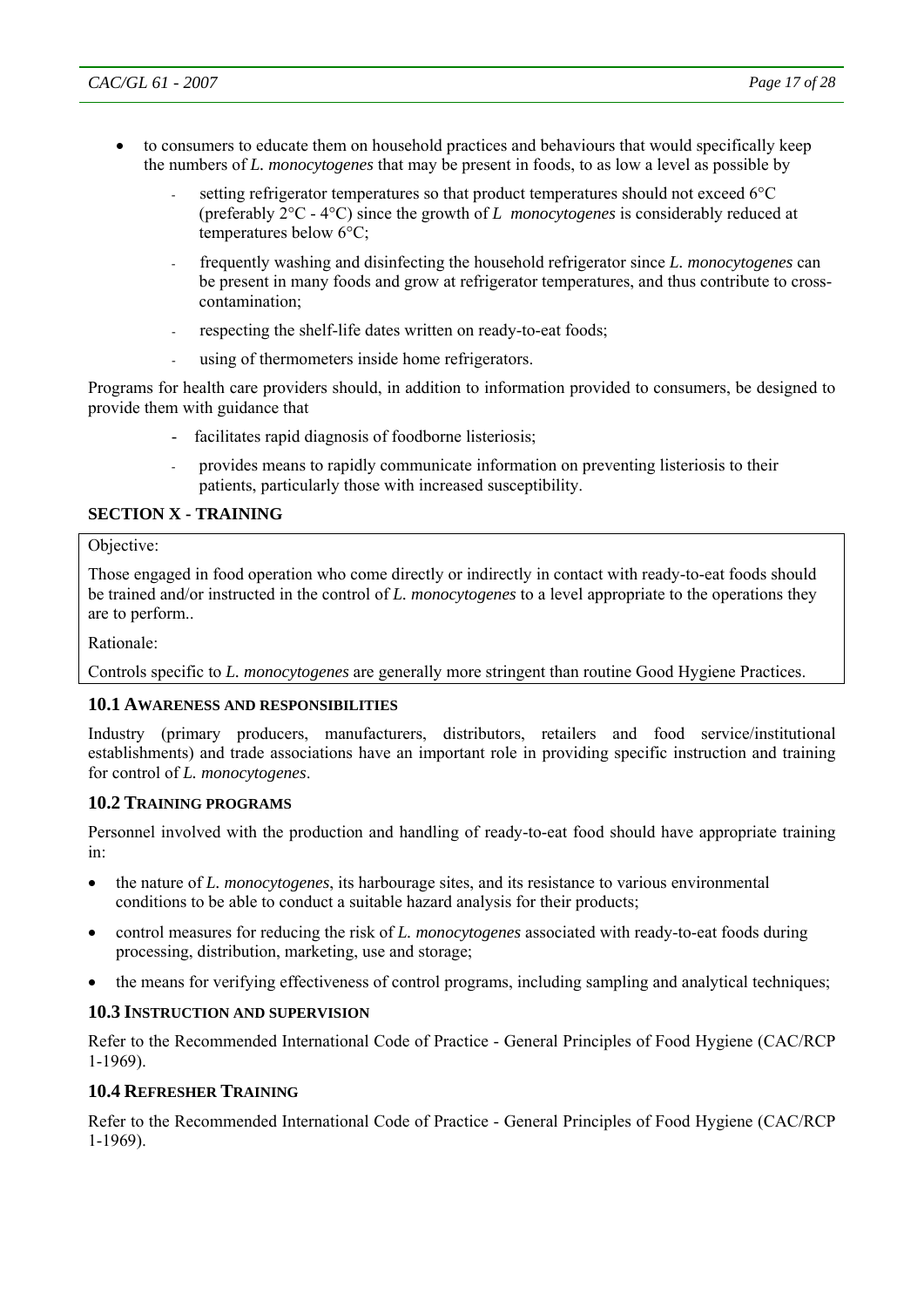# **ANNEX I: RECOMMENDATIONS FOR AN ENVIRONMENTAL MONITORING<sup>8</sup> PROGRAM FOR** *LISTERIA MONOCYTOGENES* **IN PROCESSING AREAS**

Manufacturers of ready-to-eat foods should consider the potential risk to consumers in the event their products contain *L. monocytogenes* when they are released for distribution. The necessity for an environmental monitoring program is highest for ready-to-eat foods that support *L. monocytogenes* growth and that are not given a post-packaging listericidal treatment. Recontamination has led to many of the recognised outbreaks of listeriosis. One effective element of managing this risk is to implement a monitoring program to assess control of the environment in which ready-to-eat foods are exposed prior to final packaging.

A number of factors  $(a - i)$  should be considered when developing the sampling program to ensure the program's effectiveness:

# **a) Type of product and process/operation**

The need<sup>9</sup> for and extent of the sampling program should be defined according to the characteristics of the ready-to-eat foods (supporting or not supporting growth), the type of processing (listericidal or not) and the likelihood of contamination or recontamination (exposed to the environment or not). In addition, consideration also needs to be given to elements such as the general hygiene status of the plant or the existing history of *L. monocytogenes* in the environment.

## **b) Type of samples**

Environmental samples consist of both food contact and non food contact surface samples. Food contact surfaces, in particular those after the listericidal step and prior to packaging, have a higher probability of directly contaminating the product, while for non food contact surfaces the likelihood will depend on the location and practices.

Raw materials may serve as a source of environmental contamination and may therefore be included in the monitoring program.

#### **c) Target organisms**

While this document addresses *L. monocytogenes*, effective monitoring programs may also involve testing for *Listeria* spp; their presence is a good indicator of conditions supporting the potential presence of *Listeria monocytogenes*. Where appropriate and shown to be valid, other indicator organisms may be used<sup>10</sup>.

#### **d) Sampling locations and number of samples**

The number of samples will vary with the complexity of the process and the food being produced.

Information on appropriate locations can be found in published literature, can be based on process experience or expertise or in plant surveys. Sampling locations should be reviewed on a regular basis. Additional locations may need to be sampled depending on special situations such as major maintenance or construction or when new or modified equipment has been installed.

#### **e) Frequency of sampling**

The frequency of environmental sampling would be based primarily on the factors outlined under subheading "Type of product and process/operation". It should be defined according to existing data on the presence of *Listeria* spp. and/or *L. monocytogenes* in the environment of the operation under consideration.

 8 Environmental monitoring is not to be confused with monitoring as defined in the HACCP.

<sup>9</sup> Products such as in pack pasteurised foods which are not further exposed to environment may not necessarily

require a monitoring.<br>Attributes contributing to the scientific support of the use of an indicator organism in view of a specific pathogen include: similar survival and growth characteristics; a shared common source for both organisms; direct relationship between the state or condition that contributes to the presence of the pathogen and the indicator organism; and practical, isolation, detection or enumeration methods for the potential indicator organism.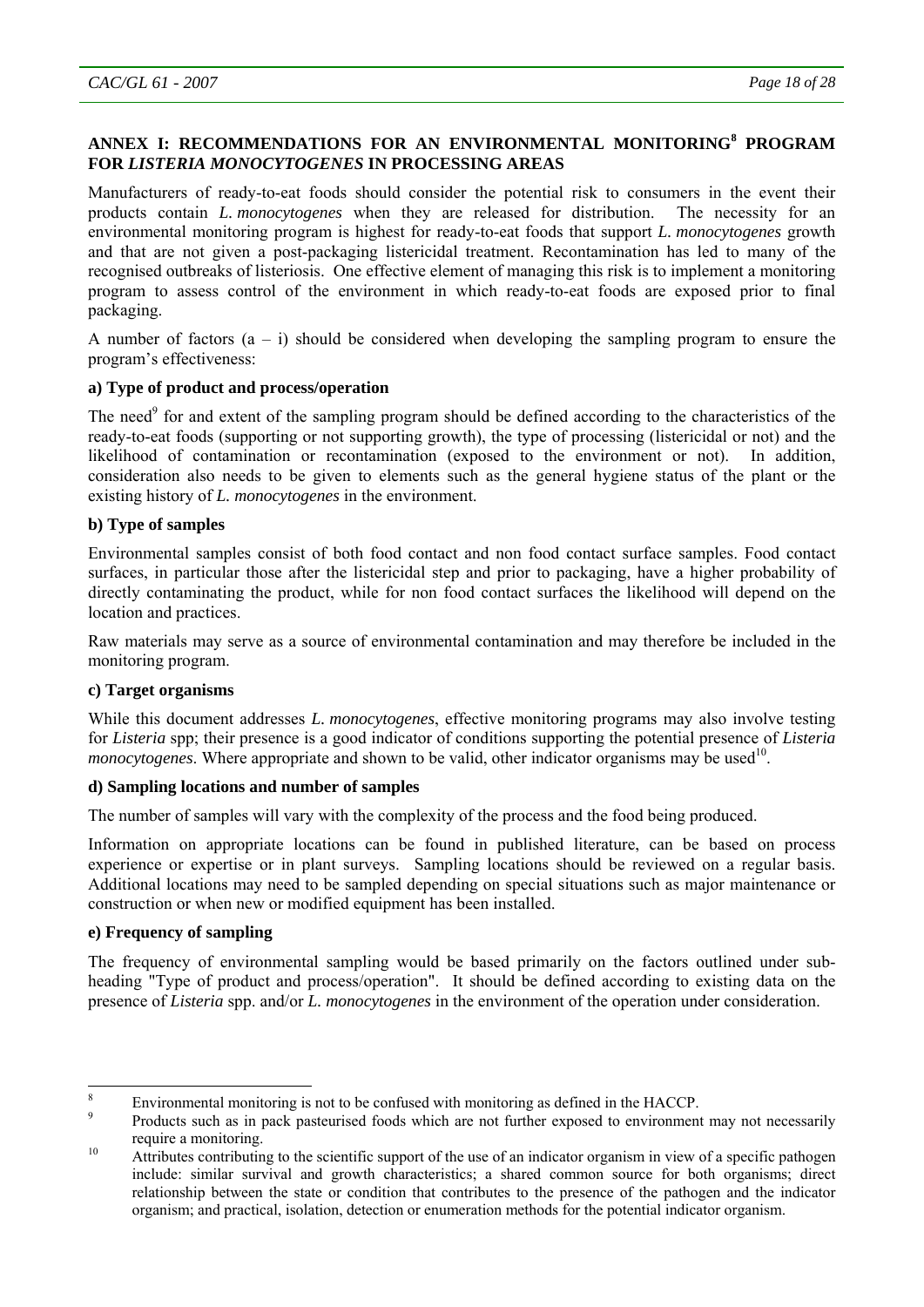In the absence of such information sufficient suitable data should be generated to correctly define the appropriate frequency. These data should be collected over a sufficiently long period as to provide reliable information on the prevalence of *Listeria* spp. and/or *L. monocytogenes* and the variations over time.

The frequency of environmental sampling may need to be increased as a result of finding *Listeria* spp. and/or *L. monocytogenes* in environmental samples. This will depend on the significance of the findings (e.g. *L. monocytogenes* and a risk of direct contamination of the product).

#### **f) Sampling tools and techniques**

It is important to adapt the type of sampling tools and techniques to the type of surfaces and sampling locations. For example sponges may be used for large flat surfaces, swabs may be more appropriate for cracks and crevices or scrapers for hard residues.

### **g) Analytical methods**

The analytical methods used to analyse environmental samples should be suitable for the detection of *L. monocytogenes* and of other defined target organisms. Considering the characteristics of environmental samples it is important to demonstrate that the methods are able to detect, with acceptable sensitivity, the target organisms. This should be documented appropriately.

Under certain circumstances it may be possible to composite (pool) certain samples without loosing the required sensitivity. However, in the case of positive findings additional testing will be necessary to determine the location of the positive sample.

Fingerprinting isolates by one or more of the available genetic techniques (e.g., pulsed field gel electrophoresis, ribotyping) can provide very useful information about the source(s) of *L. monocytogenes* and pathway(s) that lead to contamination of the food.

#### **h) Data management**

The monitoring program should include a system to record the data and their evaluation, e.g. performing trend analyses. A long-term review of the data is important to revise and adjust monitoring programs. It can also reveal low level, intermittent contamination that may otherwise go unnoticed.

#### **i) Actions in case of positive results**

The purpose of the monitoring program is to find *L. monocytogenes* or other target organisms if present in the environment. Generally manufacturers should expect to find them occasionally in the processing environment. Therefore an appropriate action plan should be designed and established to adequately respond to positive findings. A review of hygiene procedures and controls should be considered.

The manufacturer should react to each positive result; the nature of the reaction will depend upon the likelihood of contaminating the product and the expected use of the products.

The plan should define the specific action to be taken and the rationale. This could range from no action (no risk of recontamination), to intensified cleaning, to source tracing (increased environmental testing), to review of hygienic practices up to holding and testing of product.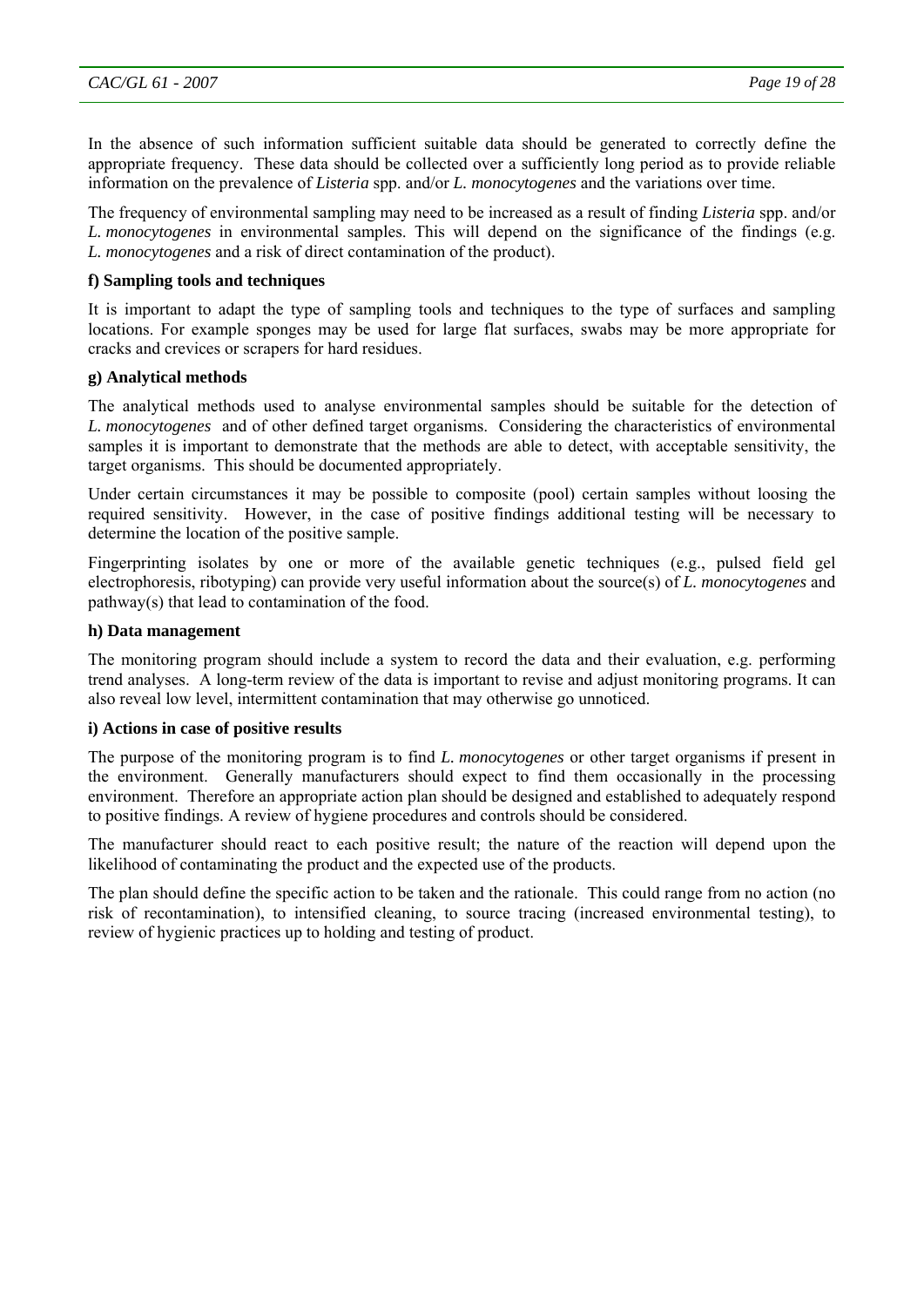## **ANNEX II: MICROBIOLOGICAL CRITERIA FOR** *LISTERIA MONOCYTOGENES* **IN READY-TO-EAT FOODS**

## **1. INTRODUCTION**

The microbiological criteria presented in this Annex are intended as advice to governments within a framework for control of *L. monocytogenes* in ready-to-eat foods with a view towards protecting the health of consumers and ensuring fair practices in food trade. They also provide information that may be of interest to industry.

This Annex references and takes into account the *Principles for the Establishment and Application of Microbiological Criteria for Foods* (CAC/GL 21 – 1997) and uses definitions, e.g. for microbiological criterion, as included in these principles. The provisions of this Annex should be used in conjunction with *Annex II: Guidance on Microbiological Risk Management Metrics of the Principles and Guidelines for the Conduct of Microbiological Risk Management* **(**CAC/GL 63-2007).

The risk assessments referenced in the introduction to the *Guidelines on the Application of General Principles of Food Hygiene to the Control of Listeria monocytogenes in Ready-to-Eat Food* (CAC/GL 61- 2007) have indicated that food can be categorized according to the likelihood of *Listeria monocytogenes*  being present and its ability to grow in the food. Available risk assessments have been taken into account in the development of the microbiological criteria in this Annex. In addition, factors that might impact upon the ability of governments to implement these microbiological criteria such as methodological limitations, costs associated with different types of quantitative testing, and statistics-based sampling needs were taken into account.

#### **2. SCOPE**

l

These microbiological criteria apply to specific categories of ready-to-eat foods, as described herein. The competent authority should consider the intended use and how specific ready-to-eat foods are likely to be handled during marketing, catering, or by consumers to determine the appropriateness of applying the microbiological criteria.Governments may apply these criteria, where appropriate, to assess the acceptability of ready-to-eat foods in international trade for imported products, at end of manufacture (finished product) for domestic products, and at point of sale for at least the expected shelf life<sup>11</sup> under reasonably foreseeable conditions of distribution, storage and use.

The microbiological criteria may be used as the basis for the development of additional criteria (e.g. process criteria, product criteria) within a food safety control system $^{12}$  to ensure compliance with these guidelines.

Different criteria or other limits may be applied when the competent authority determines that the use of such an approach provides an acceptable level of public health or when the competent authority determines a more stringent criterion is necessary to protect public health.

#### **3. USE OF MICROBIOLOGICAL CRITERIA FOR** *L. MONOCYTOGENES* **IN READY-TO-EAT FOODS**

There are various applications for microbiological criteria. As described, microbiological testing by lot can be used as a direct control measure, i.e., sorting of acceptable and unacceptable lots<sup>13</sup>. In this instance, microbiological criteria are implemented for those products and/or points of the food chain when other more

 $11$  See definition in the Code of Hygienic Practice For Milk and Milk Products (CAC/RCP 57-2004).

<sup>&</sup>lt;sup>12</sup> See: Guidelines for the Validation of Food Safety Control Measures (CAC/GL 69-2008).<br><sup>13</sup> See: Principles for the Establishment and Application of Microbiological Criteria for Foods (CAC/GL 21-1997).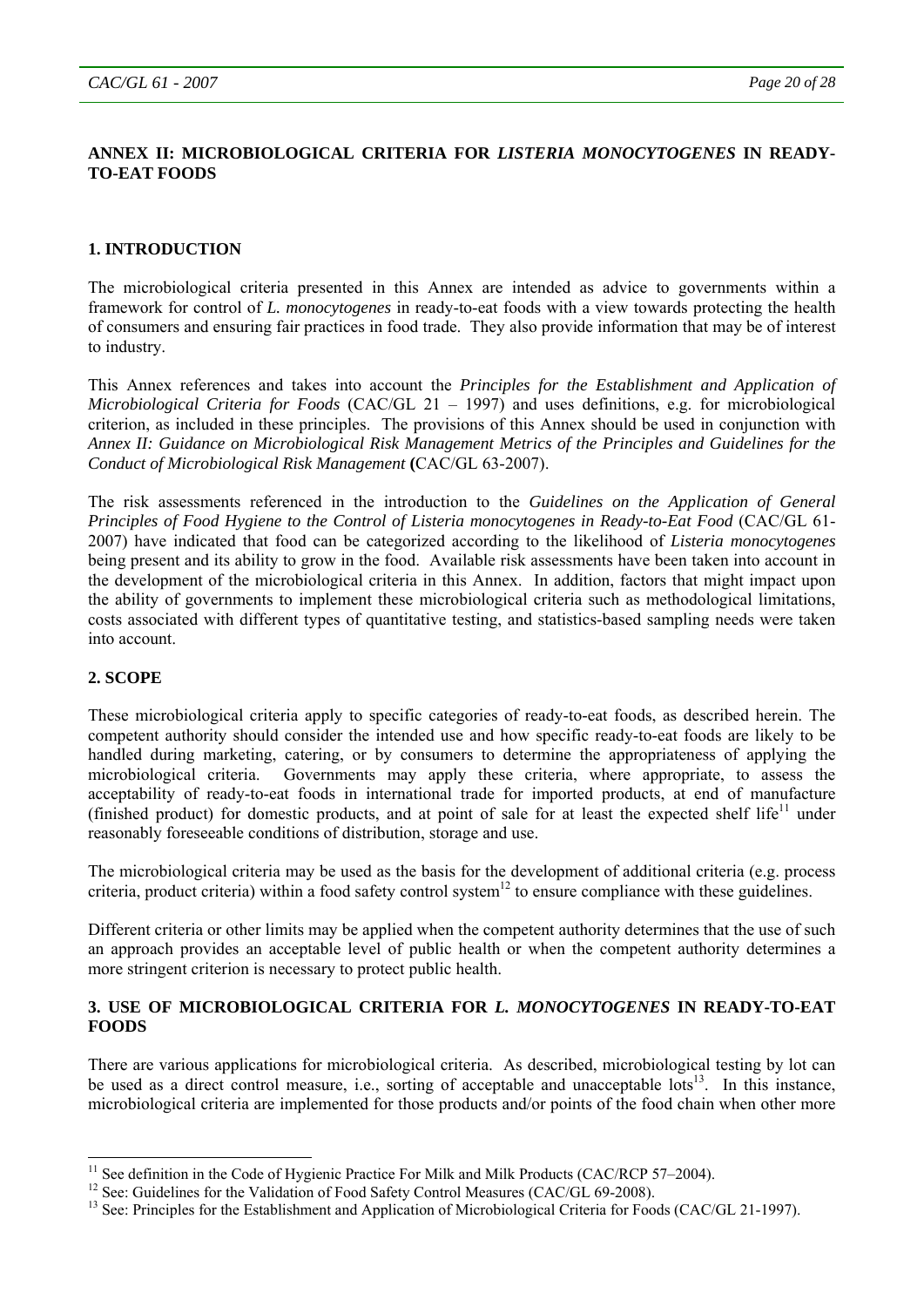l

effective tools are not available and where the microbiological criteria would be expected to improve the degree of protection offered to the consumer.

A microbiological criterion defines the acceptability of a product or food lot based on the absence or presence or number of microorganisms in the product. Testing for compliance with a microbiological criterion may be conducted on a lot by lot basis when there is little information about the conditions under which the product has been produced. Where there is information about the conditions of production, testing of lots for verification purposes may be conducted less frequently.

In addition, the application of the Hazard Analysis and Critical Control Point (HACCP) System describes how microbiological testing against a criterion can be used as a means of verifying the continuing effectiveness of a food safety control system<sup>14</sup>. Typically, such applications involve testing on less than a lot by lot basis and may be formalized into a system of process control verification testing (see Annex III).

Where possible and practicable, the risk-based approach to development of microbiological criteria as described in the Principles and Guidelines for the Conduct of Microbiological Risk Management (CAC/GL-63-2007) can be used to assure or contribute to the assurance, that a food control system will achieve the required level of consumer protection.

The competent authority should use a risk-based approach to sampling for *L. monocytogenes* such as that found in the Codex General Guidelines on Sampling (CAC/GL 50 – 2004). It may consider modifying the frequency of testing for process control verification based on additional consideration of the likelihood of contamination, characteristics of the food, product history, conditions of production and other relevant information. For example, testing against microbiological criteria may have limited utility immediately following certain processing steps or if the level of *L. monocytogenes* in a ready-to-eat food is consistently well below the limit of detection taking into account practical limits for sample sizes.

In particular, testing against microbiological criteria for *L. monocytogenes* may not be useful for:

- (a) products that receive a listericidal treatment after being sealed in final packaging that ensures prevention of recontamination until opened by the consumer or otherwise compromised,
- (b) foods that are aseptically processed and packaged<sup>15</sup>, and
- (c) products that contain a listericidal component that ensures rapid inactivation of the pathogen if recontaminated (e.g., products that contain  $> 5\%$  ethanol)

Competent authorities may define other categories of products for which testing against microbiological criteria are not useful.

Different types of food present different risks from *L. monocytogenes*, hence different microbiological criteria could apply for the following categories of foods:

- (a) ready-to-eat foods in which growth of *L. monocytogenes* will not occur, and
- (b) ready-to-eat foods in which growth of *L. monocytogenes* can occur.

#### **3.1 Ready-To-Eat foods in which growth of** *L. monocytogenes* **will not occur**

Ready-to-eat foods in which growth of *L. monocytogenes* will not occur would be determined based on scientific justification<sup>16</sup>, including the inherent variability of factors controlling *L. monocytogenes* in the

<sup>&</sup>lt;sup>14</sup> See: Recommended International Code of Practice - General Principles of Food Hygiene (CAC/RCP 1-1969).

<sup>&</sup>lt;sup>15</sup> See: Code of Hygienic Practice For Aseptically Processed And Packaged Low-Acid Foods (CAC/RCP 40-1993).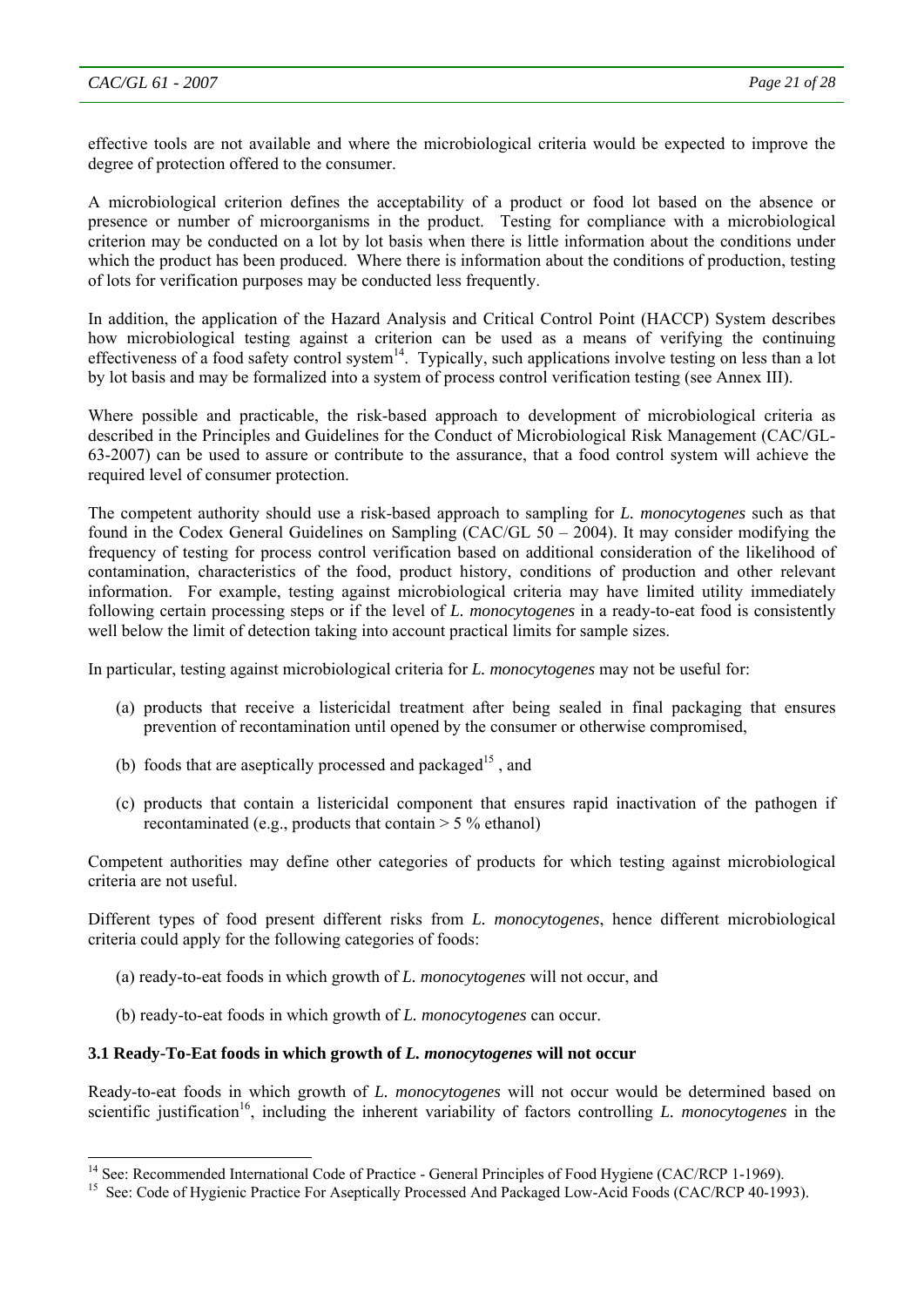product. Factors such as pH, aw, are useful in preventing growth. For example, *L. monocytogenes* growth can be controlled in foods that have:

- $\geq$  a pH below 4.4
- $\blacktriangleright$  an a<sub>w</sub> < 0.92,
- $\triangleright$  a combination of factors (pH, a<sub>w</sub>,), e.g. the combination of pH < 5.0 with a<sub>w</sub> < 0.94.

Such growth can also be controlled by freezing (during that period when the product remains frozen).

In addition, inhibitors can control the growth of *L. monocytogenes* and synergy may be obtained with other extrinsic and intrinsic factors that would result in no growth.

Demonstration that *L. monocytogenes* will not grow in a ready-to-eat food can be based upon, for example, food characteristics, the study of naturally contaminated food, challenge tests, predictive modelling, information from the scientific literature and risk assessments, historic records or combinations of these. Such studies would generally be conducted by food business operators (or by the appropriate product board, sector organizations or contract laboratories) and must be appropriately designed to validate that *L. monocytogenes* will not grow in a food<sup>17</sup>.

The demonstration that *L. monocytogenes* will not grow in a ready-to-eat food should take into account the measurement error of the quantification method. Therefore, for example, for practical purposes, a food in which growth of *L. monocytogenes* will not occur will not have an observable increase in *L. monocytogenes* levels greater than (on average) 0.5 log  $CFU/g^{18}$  for at least the expected shelf life as labelled by the manufacturer under reasonably foreseeable conditions of distribution, storage and use, including a safety margin.

For foods intended to be refrigerated, studies to assess whether or not growth of *L. monocytogenes* will occur should be conducted under reasonably foreseeable conditions of distribution, storage and use.

National governments should provide guidance on the specific protocols that should be employed to validate the studies demonstrating that growth of *L. monocytogenes* will not occur in a food during the expected shelf life.

If information is lacking to demonstrate that *L. monocytogenes* will not grow in a ready-to-eat food during its expected shelf life, the food should be treated as a ready-to-eat food in which growth of *L. monocytogenes*  can occur.

#### **3.2 Ready-to-eat foods in which growth of** *L. monocytogenes* **can occur**

A ready-to-eat food in which there is greater than an average of 0.5 log  $CFU/g^{118}$  increase in *L*. *monocytogenes* levels for at least the expected shelf life under reasonably foreseeable conditions of distribution, storage and use is considered a food in which growth of *L. monocytogenes* can occur.

<sup>&</sup>lt;sup>16</sup> References that have been addressed for identifying properties of ready-to-eat foods which will categorize them as foods in which growth of *L. monocytogenes* will not occur, or as foods in which growth of the pathogen can occur, include *Microorganisms in Foods 5 – Characteristics of Microbial Pathogens* (ICMSF, 1996) and *Microbiological Risk Assessment Series 4 and 5: Risk assessment of Listeria monocytogenes in ready to eat foods: Interpretative Summary*  and Technical Report (FAO/WHO, 2004).<br><sup>17</sup> See: Guidelines for the Validation of Food Safety Control Measures (CAC/GL 69-2008).<br><sup>18</sup> 0.5 log is two times the estimated standard deviation (i.e. 0.25 log) associated with th

using viable counting/plate counts.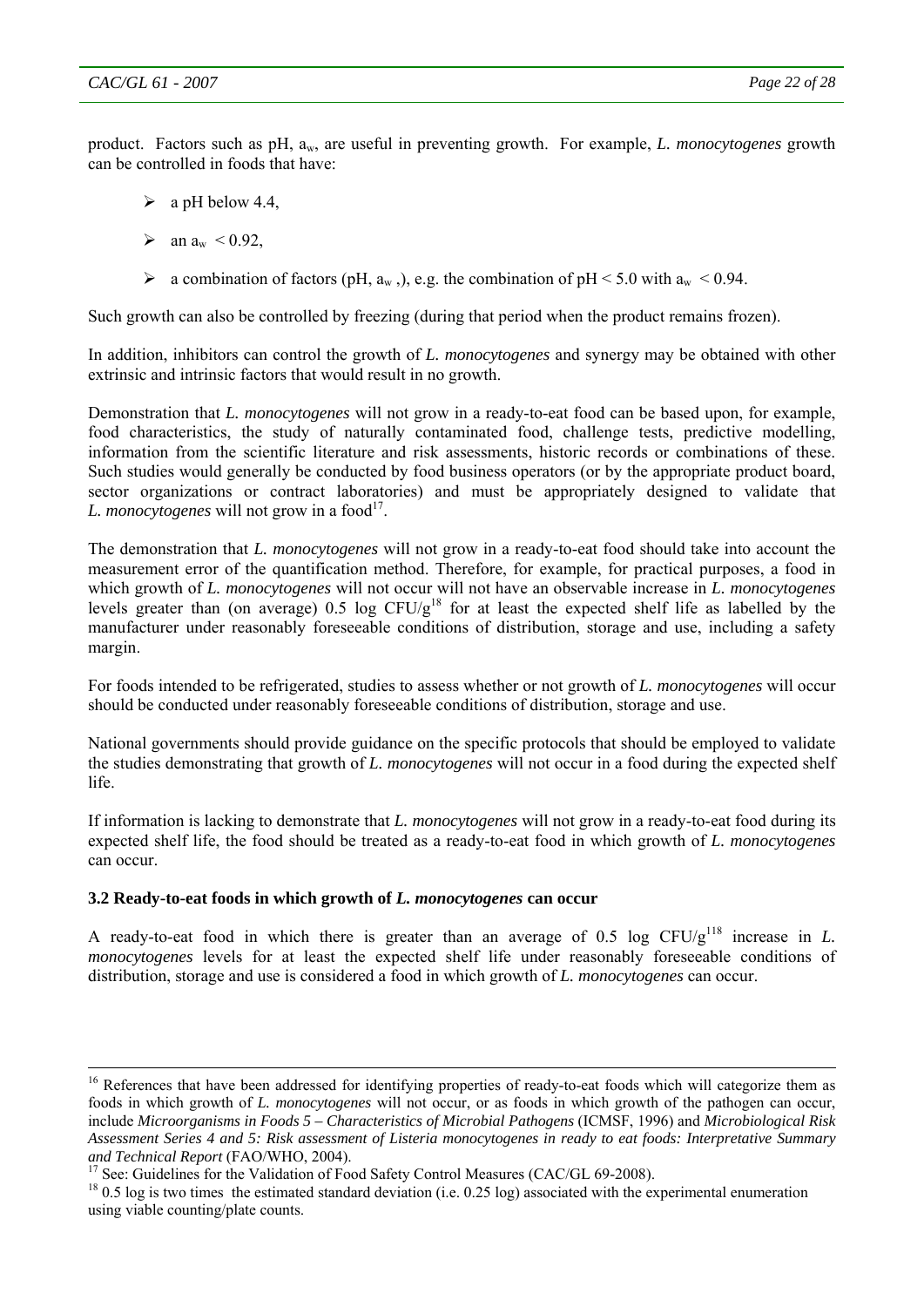# **4. MICROBIOLOGICAL CRITERIA FOR** *L. MONOCYTOGENES* **IN READY-TO-EAT FOODS**

Microbiological criteria for *L. monocytogenes* in ready-to-eat foods are described.

Another procedure for establishing microbiological criteria for *L. monocytogenes* other than the criteria at specified points in the food chain that are described below, would be through the application of risk-based metrics (e.g., Food Safety Objective (FSO), Performance Objective (PO)) according to the general principles established in the *Annex II: Guidance on Microbiological Risk Management Metrics of the Principles and*  Guidelines for the Conduct of Microbiological Risk Management (CAC/GL 63-2007).

## **4.1 Microbiological criteria for ready-to-eat foods in which growth of** *L. monocytogenes* **will not occur**

The criterion in Table 1 is intended for foods in which *L. monocytogenes* growth will not occur under the conditions of storage and use that have been established for the product (see Section 3.1).

This criterion is based on the product being produced under application of the provisions of the general principles of food hygiene to the control of *L. monocytogenes* in ready-to-eat foods with appropriate evaluation of the production environment and process control and validation that the product meets the requirements of a food in which growth of *L. monocytogenes* will not occur (see Section 3.1).

If the factors that prevent growth cannot be demonstrated, the product should be evaluated based on criteria for ready-to-eat foods in which growth of *L. monocytogenes* can occur (see Section 4.2).

Another approach can also be used (see Section 4.3).

#### **Table 1:**

# **Microbiological criterion for ready-to-eat foods in which growth of** *L. monocytogenes* **will not occur**

| Point of application                                                                                                                                          | Microorganism | n                | c | m                      | Class Plan  |
|---------------------------------------------------------------------------------------------------------------------------------------------------------------|---------------|------------------|---|------------------------|-------------|
| Ready-to-eat foods from the <i>Listeria</i><br>end of manufacture or port of   <i>monocytogenes</i><br>entry (for imported products),<br>to the point of sale |               | $5^{\mathrm{a}}$ |   | 100 cfu/g <sup>b</sup> | $2^{\circ}$ |

Where  $n =$  number of samples that must conform to the criterion;  $c =$  the maximum allowable number of defective sample units in a 2-class plan;. m=a microbiological limit which, in a 2-class plan, separates acceptable lots from unacceptable lots.

<sup>a</sup> National governments should provide or support the provision of guidance on how samples should be collected and handled, and the degree to which compositing of samples can be employed.

 $<sup>b</sup>$  This criterion is based on the use of the ISO 11290-2 method.</sup>

Other methods that provide equivalent sensitivity, reproducibility, and reliability can be employed if they have been appropriately validated (e.g., based on ISO 16140).

<sup>c</sup> Assuming a log normal distribution, this sampling plan would provide 95% confidence that a lot of food containing a geometric mean concentration of 93.3 cfu/g and an analytical standard deviation of 0.25 log cfu/g would be detected and rejected based on any of the five samples exceeding 100 cfu/g *L. monocytogenes.*Such a lot may consist of 55% of the samples being below 100 cfu/g and up to 45% of the samples being above 100 cfu/g, whereas 0.002% of all the samples from this lot could be above 1000 cfu/g.The typical actions to be taken where there is a failure to meet the above criterion would be to (1) prevent the affected lot from being released for human consumption, (2) recall the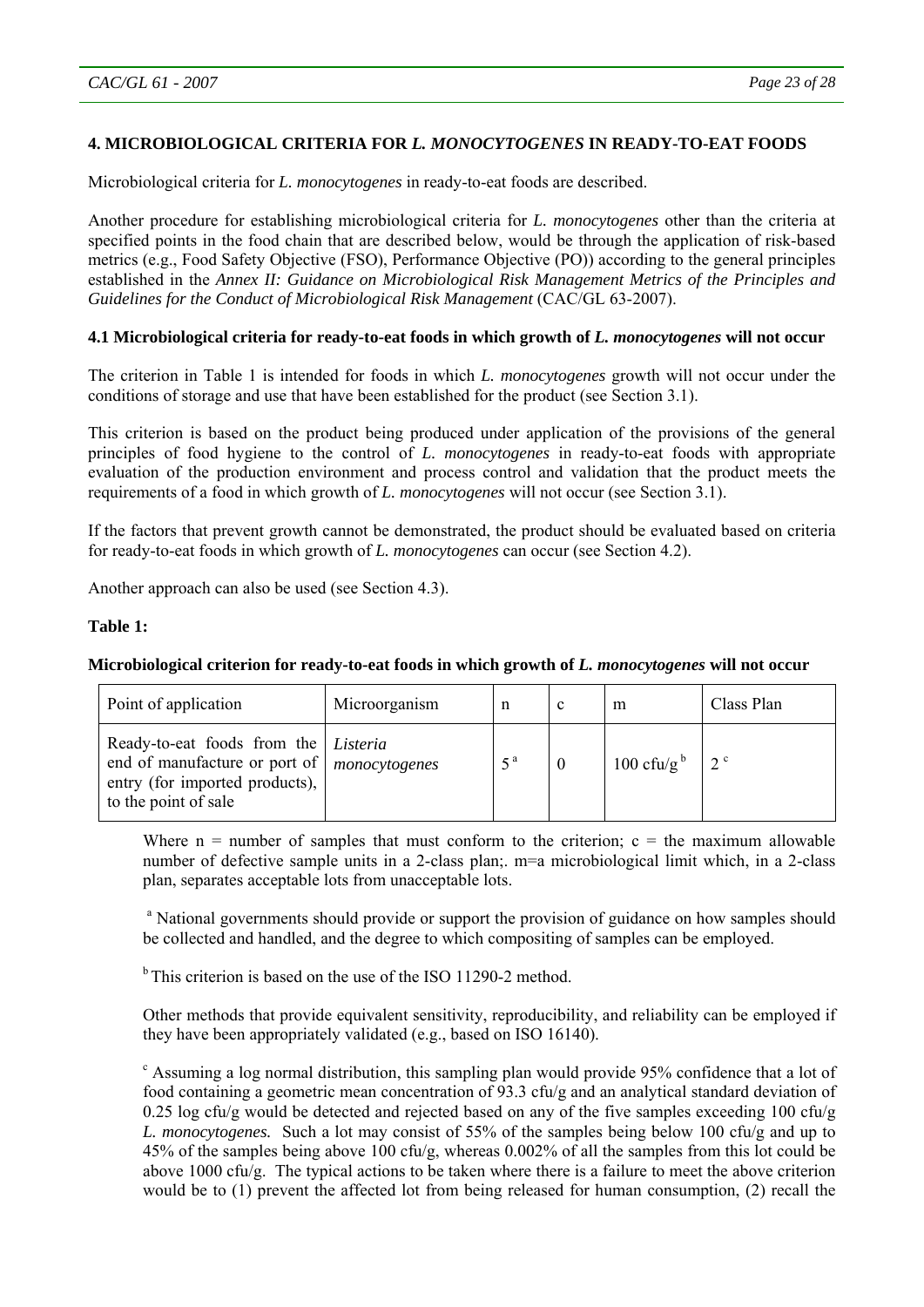product if it has been released for human consumption, and/or (3) determine and correct the root cause of the failure.

### **4.2 Microbiological criteria for ready-to-eat foods in which growth of** *L. monocytogenes* **can occur**

The criterion in Table 2 is intended for foods in which *L. monocytogenes* growth can occur under the conditions of storage and use that have been established for the product (see Section 3.2).

This criterion is based on the product being produced under application of general principles of food hygiene to the control of *L. monocytogenes* in ready-to-eat foods with appropriate evaluation of the production environment and process control (see Annex III).

The purpose of this criterion is to provide a specified degree of confidence that *L. monocytogenes* will not be present in foods at levels that represent a risk to consumers.

Another approach can also be used (see Section 4.3).

## **Table 2:**

## **Microbiological criteria for ready-to-eat foods in which growth of** *L. monocytogenes* **can occur**

| Point of application                                                                                                                   | Microorganism | n                | c        | m                                                       | Class Plan  |
|----------------------------------------------------------------------------------------------------------------------------------------|---------------|------------------|----------|---------------------------------------------------------|-------------|
| Ready-to-eat foods from the <i>Listeria</i><br>end of manufacture or port of<br>entry (for imported products),<br>to the point of sale | monocytogenes | $5^{\mathrm{a}}$ | $\theta$ | Absence<br>1n<br>$25 g \le 0.04$<br>cfu/g) <sup>b</sup> | $2^{\circ}$ |

<sup>a</sup> National governments should provide or support the provision of guidance on how samples should be collected and handled, and the degree to which compositing of samples can be employed.

<sup>b</sup> Absence in a 25-g analytical unit. This criterion is based on the use of ISO 11290-1 method. Other methods that provide equivalent sensitivity, reproducibility, and reliability can be employed if they have been appropriately validated (e.g., based on ISO 16140).

<sup>c</sup> Assuming a log normal distribution, this sampling plan would provide 95% confidence that a lot of food containing a geometric mean concentration of 0.023 cfu/g and an analytical standard deviation of 0.25 log cfu/g would be detected and rejected if any of the five samples are positive for *L. monocytogenes.* Such a lot may consist of 55% of the 25g samples being negative and up to 45% of the 25 g samples being positive. 0.5 % of this lot could harbour concentrations above 0.1 cfu/g.

The typical actions to be taken where there is a failure to meet the above criterion would be to (1) prevent the affected lot from being released for human consumption, (2) recall the product if it has been released for human consumption, and/or (3) determine and correct the root cause of the failure.

#### **4.3 Alternative approach**

Further to the approaches described in sections 4.1 and 4.2 competent authorities may choose to establish and implement other validated limits for the *L. monocytogenes* concentration at the point of consumption or at other points that provide an acceptable level of consumer protection for foods in which *L. monocytogenes* will not grow as well as foods in which *L. monocytogenes* growth can occur.

Due to the large diversity among ready-to-eat food products in which growth of *L. monocytogenes* can occur, this approach would primarily be applied for specific categories or subcategories of ready-to-eat foods being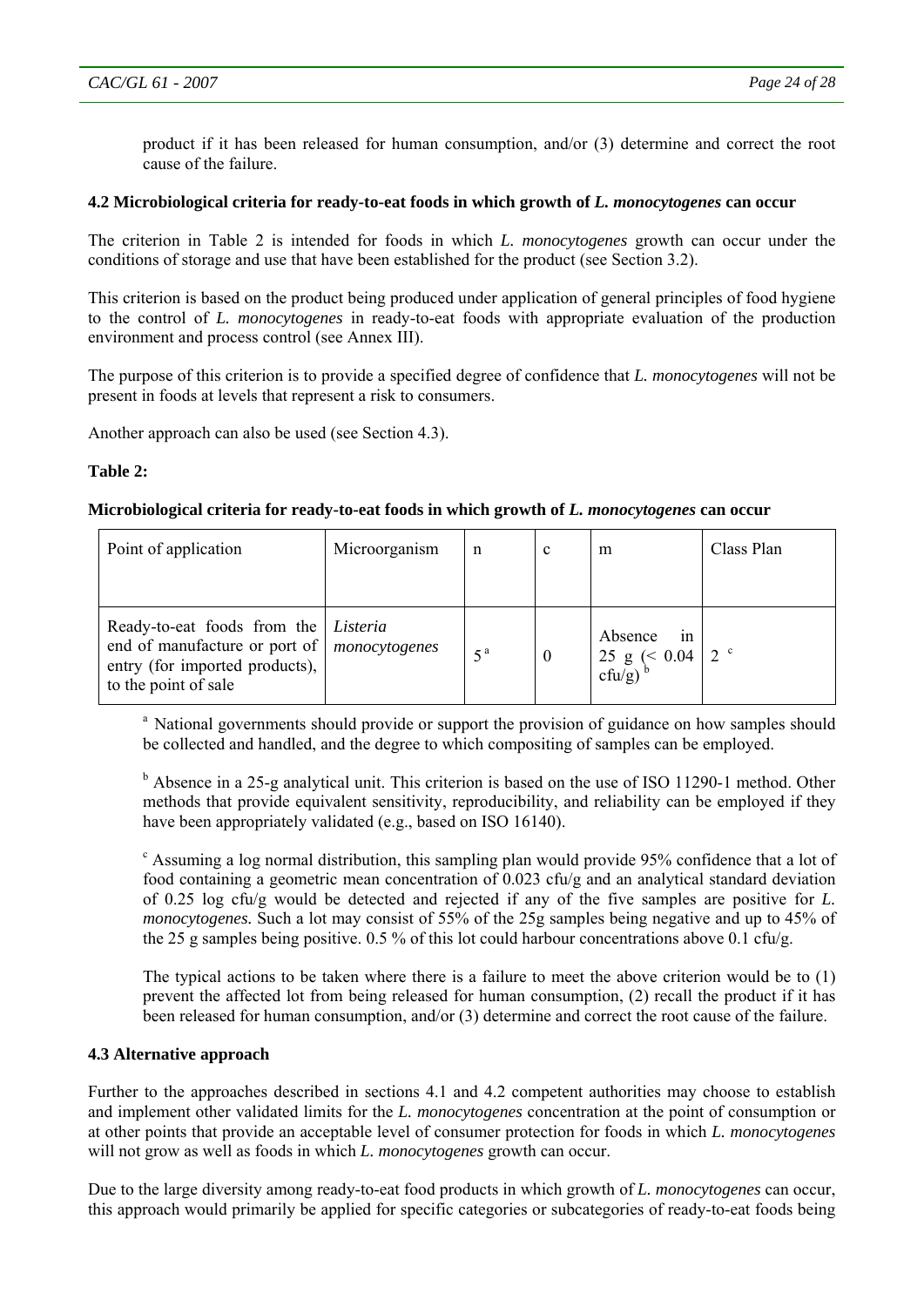l

produced under application of the provisions of the general principles of food hygiene to the control of *L. monocytogenes* in ready-to-eat foods and that have a limited potential of growth over a specified shelf life.

In establishing such limits for *L. monocytogenes*, the competent authority needs to clearly articulate the types of information required of food business operators to ensure that the hazard is controlled and to verify that these limits are achieved in practice. Information needed by competent authorities should be obtained through validation studies or other sources, and may include

specification for physicochemical characteristics of the products, such as  $pH$ ,  $a_w$ , salt content, concentration of preservatives and the type of packaging system, taking into account the storage and processing conditions, the possibilities for contamination and the foreseen shelf life<sup>19</sup> including a safety margin, and

consultations of available scientific literature and research data regarding the growth and survival characteristics of *L. monocytogenes*.

When appropriate on the basis of the above mentioned studies, additional studies should be conducted, which may include:

predictive mathematical modelling established for the food in question, using critical growth or survival factors for *L. monocytogenes* in the product,

■ challenge tests and durability studies to evaluate the growth or survival of *L. monocytogenes* that may be present in the product during the shelf life under reasonably foreseeable conditions of distribution, storage and use including seasonal and regional variations.

<sup>&</sup>lt;sup>19</sup> See footnote 2 : Code of Hygienic Practice for Milk and Milk Products (CAC/RCP 57-2004).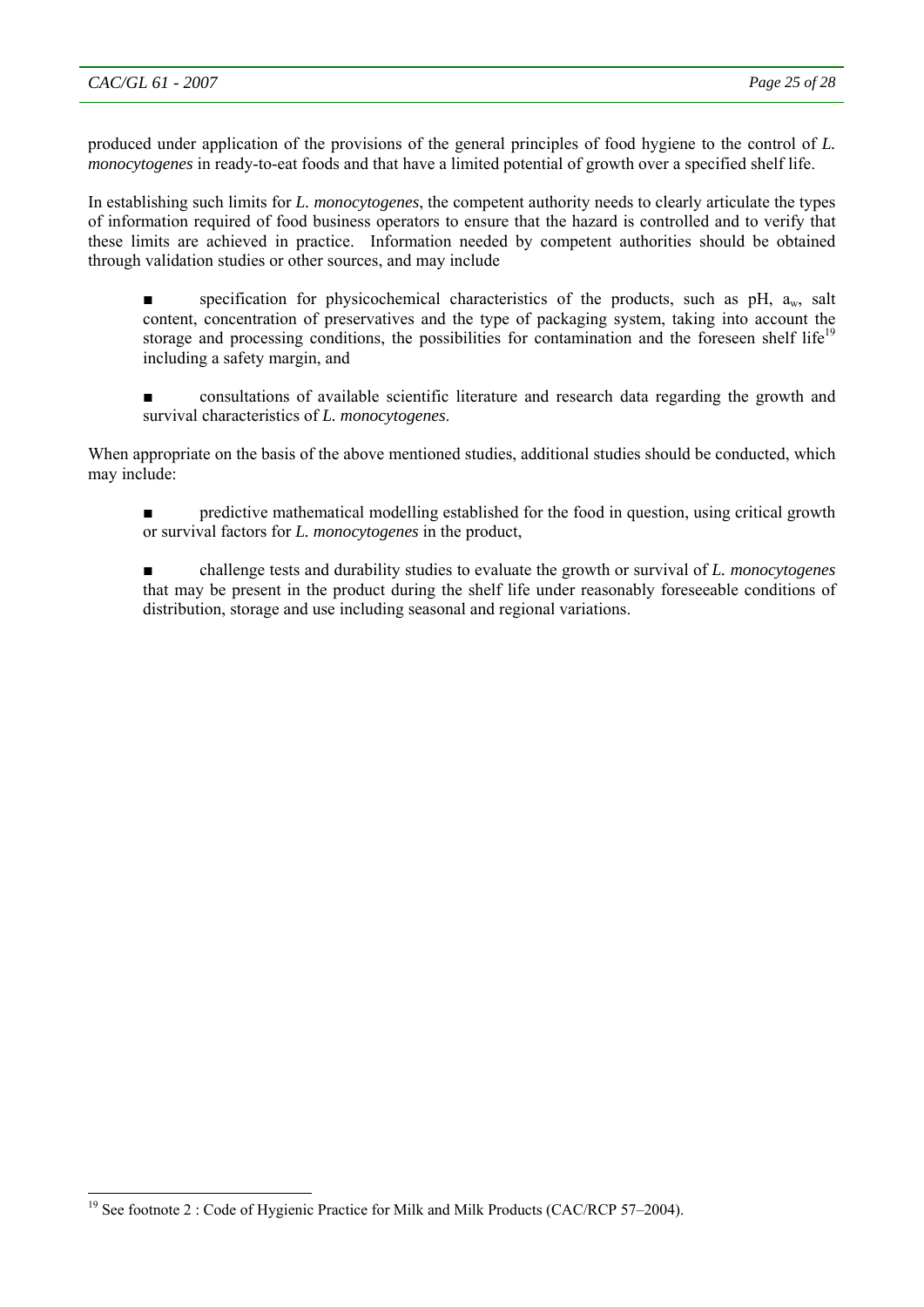#### **ANNEX III: RECOMMENDATIONS FOR THE USE OF MICROBIOLOGICAL TESTING FOR ENVIRONMENTAL MONITORING AND PROCESS CONTROL VERIFICATION BY COMPETENT AUTHORITIES AS A MEANS OF VERIFYING THE EFFECTIVENESS OF HACCP AND PREREQUISITE PROGRAMS FOR CONTROL OF** *LISTERIA MONOCYTOGENES* **IN READY-TO-EAT FOODS**

#### **Introduction**

These recommendations are for use by competent authorities if they intend to include environmental monitoring and/or process control testing as part of their regulatory activities. It is also anticipated that the annex will provide guidance that the competent authority can provide to industry. The recommendations provide an elaboration of the concepts in Sections 5 and 6 of the main text of this Code.

Guidance within Codex regarding microbiological testing is often restricted to the testing of end products using traditional lot-by-lot testing. However, the guidance provided in the main text of this Code emphasizes the criticality of enhanced control of sanitation, including the appropriate use of environmental monitoring. This is further elaborated in Annex I: *Recommendations for an Environmental Monitoring Program for Listeria monocytogenes in Processing Areas,* which provides recommendations to industry on implementation of environmental monitoring programs. The *Recommended International Code of Practice General Principles of Food Hygiene* (CAC/RCP 1-1969) emphasizes the need to apply control measures in a systematic manner using HACCP or other food safety control systems, including the testing of in-line or finished product samples for process control verification. This annex provides general recommendations on how competent authorities can use microbiological testing to verify the effectiveness of (a) general hygiene programs in the food operation environment and (b) control measures in facilities employing HACCP or other food safety control systems.

The two types of microbiological testing programs described below can be an important part of the ability of competent authorities to verify the effectiveness of *L. monocytogenes* control programs over time (see Section 5.9). In developing these recommendations, no attempt is made to establish specific decision criteria for the two types of microbiological testing or the specific actions that should be taken to re-establish control. Establishment of such specific criteria and actions is more appropriately the responsibility of competent authorities due to the diversity in products and manufacturing technologies.

#### **a) Environmental Monitoring**

In certain instances, competent authorities may incorporate the testing of the environment (food contact and/or non-food contact surfaces) for *L. monocytogenes* (or an appropriate surrogate microorganism (e.g., *Listeria* spp.)), as part of their regulatory requirements or activities. This can include sampling by a competent authority as part of its inspection activities or sampling performed by the individual food business operator that the competent authority can review as part of its verification of the business operator's controls (see Section 5.9). The aim of conducting and/or reviewing environmental testing programs by a competent authority is to verify, for example, that a manufacturer has successfully identified and controlled niches and harbourage sites for *L. monocytogenes* in the food plant and to verify that sanitation programs have been appropriately designed and implemented to control contamination by *L. monocytogenes*.

In developing environmental testing programs and the decision criteria for actions to be taken based on the results obtained, competent authorities should clearly distinguish between sampling of food contact surfaces and non-food contact surfaces. For example, sampling locations for competent authorities may be similar to those used by food business operators (See Annex I). In evaluating facilities that produce multiple products where at least one can support growth of *L. monocytogenes*, competent authorities should consider the importance of environmental sampling as a means of verifying that there is no cross contamination between the products (see Section 5.2.4). In the design of an environmental verification program, the competent authority should articulate the testing and sampling techniques that would be employed, including size, method and frequency of sampling, analytical method to be employed, locations where samples should be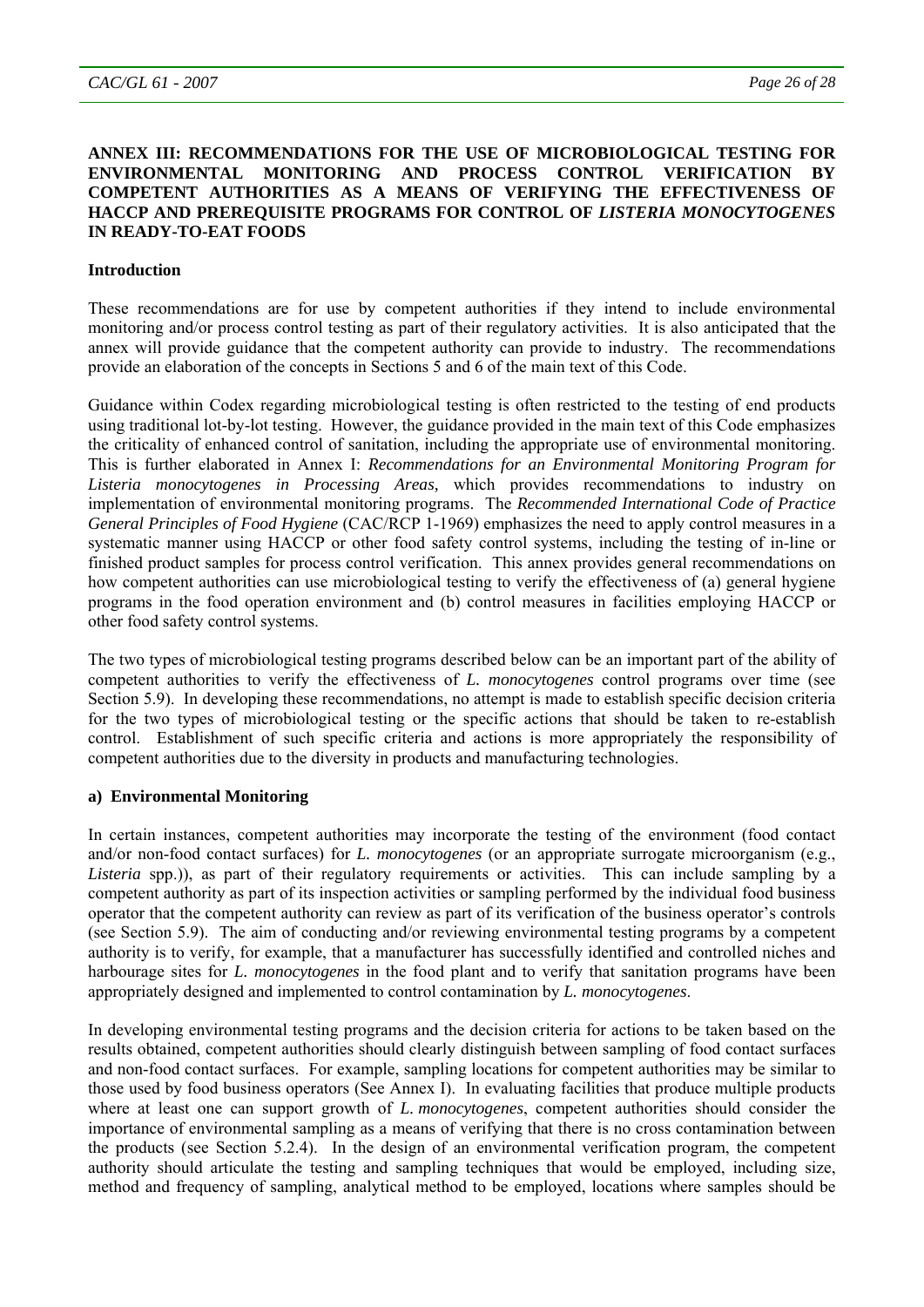taken, decision criteria, and actions to be taken if a decision criterion is exceeded (similar to recommendations in Annex I).

The competent authority should establish decision criteria that include specific conditions (e.g., specific number of positive samples) that will initiate follow-up actions (including additional testing) when an environmental sample is positive for *L. monocytogenes* or *Listeria* spp. The competent authority should also establish actions that the food business operator should anticipate if the criteria are exceeded. Detection of positive environmental samples by the competent authority exceeding the decision criteria should lead to an investigation by the food business operator and/or the competent authority to identify the source of contamination and action that should be taken by the food business operator to correct the problem. In reporting results of their analyses to food business operators, competent authorities should provide advice on the possible inferences the data provide in order to assist the food business operator in finding and correcting the source of contamination. For example, the competent authority could point out that the repetitive isolation of a specific subtype of *L. monocytogenes* is indicative of a harbourage site that current sanitation activities are insufficient to control.

Overall, sampling techniques and testing methods should be sufficiently sensitive for the decision criteria established and appropriate for the surface or equipment being evaluated. Methods used should be appropriately validated for the recovery of *L. monocytogenes* from environmental samples.

#### **b) Process Control Verification**

Business operators ensure the effectiveness of HACCP and other programs for the control of *L. monocytogenes* in their operating facilities. Further, business operators validate the food safety control systems they have in place. Competent authorities verify that the controls are validated and being implemented as designed, through activities such as monitoring of records and activities of production personnel.

For a well-designed food safety control system, a competent authority may consider establishing microbiological process control testing and decision criteria for products to identify trends that can be corrected before decision criteria are exceeded. When undesirable trends occur or decision criteria are exceeded, the food business operator will investigate the food safety control system to determine the cause and take corrective action(s). The competent authority verifies that appropriate actions are taken when criteria are exceeded. For example, the decision criteria for process control testing could be the frequency of contamination that would be indicative of a process no longer in control and likely to produce ready-to-eat foods that do not meet the microbiological criteria established in Annex II.

In addition to verifying that the process controls within the food safety control system are validated and operating as designed, process control testing of finished product (sometimes referred to as cross-lot or between-lot testing) has been used by business operators and/or competent authorities to detect changing patterns of contamination, which allows distinction between occasional 'in control' positive samples and an emerging loss of control. Process control testing of finished product contributes to the assessment of the continuing performance of a food safety control system and helps to ensure that corrective actions are implemented before microbiological criteria are exceeded. The competent authority verifies that the food safety control system remains 'in control' or ensures that the food business operator has taken corrective actions to prevent loss of control, which could include immediate corrections or changes to the food safety control system itself. The presence of *L. monocytogenes* in finished product can also indicate the lack of control of *L. monocytogenes* in the processing environment.

In certain instances, competent authorities may find it useful to establish an industry-wide process controlbased criterion for *L. monocytogenes* for the purpose of ensuring that specific ready-to-eat foods undergo a consistent approach for verification of HACCP or other food safety control systems. This can include sampling by competent authorities as part of their inspection activities or sampling performed by the business operator that the competent authority can review as part of its verification of the food business operator's records.